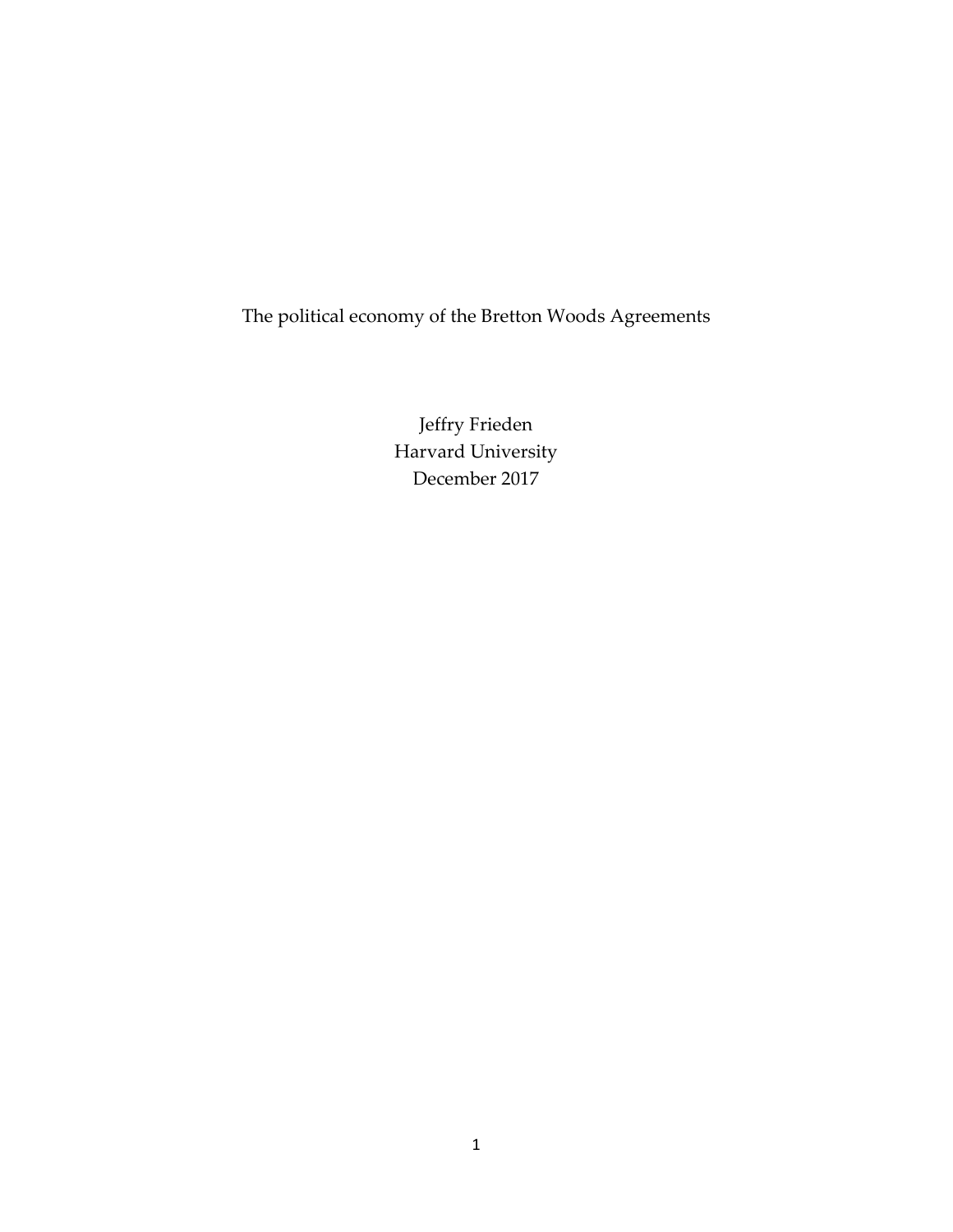The Allied representatives who met at Bretton Woods in July 1944 undertook an unprecedented endeavor: to plan the international economic order. To be sure, an international economy has existed as long as there have been nations, and there had been recognizable international economic orders in the recent past – such as the classical era of the late nineteenth and early twentieth century. However, these had emerged organically from the interaction of technological, economic, and political developments. By the same token, there had long been international conferences and agreements on economic issues. Nonetheless, there had never been an attempt to design the very structure of the international economy; indeed, it is unlikely that anybody had ever dreamed of trying such a thing. The stakes at Bretton Woods could not have been higher.

This essay analyzes the sources of the Bretton Woods Agreements and the system they created. The system grew out of the international economic experiences of the previous century, as understood through the lens of both history and theory. It was profoundly influenced by the domestic politics of the countries that created the system, in particular by the United States and the United Kingdom. It was molded by the conflicts, compromises, and agreements among the signatories to the agreement, as they bargained their way up to and through the Bretton Woods Conference. The results of those complex domestic and international interactions have shaped the world economy for the past 75 years.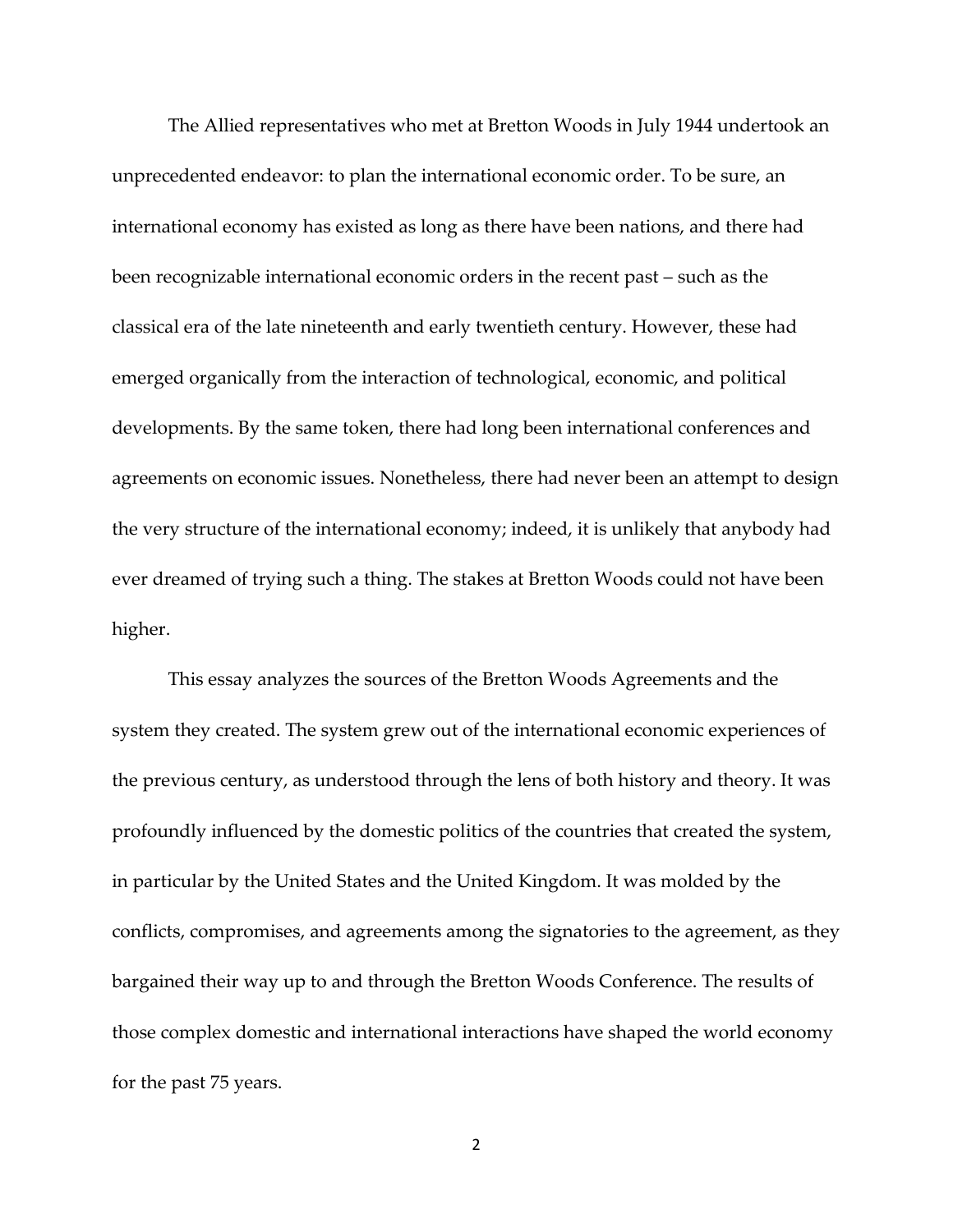## **The historical setting**

The negotiators at Bretton Woods could look back on recent history to help guide their efforts. This history included both general successes and remarkable failures. The most relevant general success was the open international economy that prevailed from the 1870s until World War I broke out in 1914. During that first age of globalization, the movement of goods and capital across borders was quite free, and the movement of people – particularly Europeans – was even freer. In addition, the world's economies were tied together by the gold standard, which eventually came to cover virtually every significant economy (the only exceptions were Persia and China).<sup>[1](#page-27-0)</sup>

This classical era saw the most rapid economic growth that the world had ever been known: the world economy grew more in 75 years than it had in the previous 750. There was a substantial amount of convergence, with many poor countries catching up to middle-income countries and many middle-income countries becoming rich. In addition, macroeconomic conditions were generally stable. There were periodic recessions and financial crises, and lengthy period of gradually declining prices, but overall both growth and macroeconomic conditions were quite steady. To be sure, all was not sweetness and light: this was the age of colonial imperialism in Africa and Asia, of agrarian crisis in Europe, of grinding poverty in the industrializing cities. Nonetheless, in broad historical perspective, the classical world economy of the gold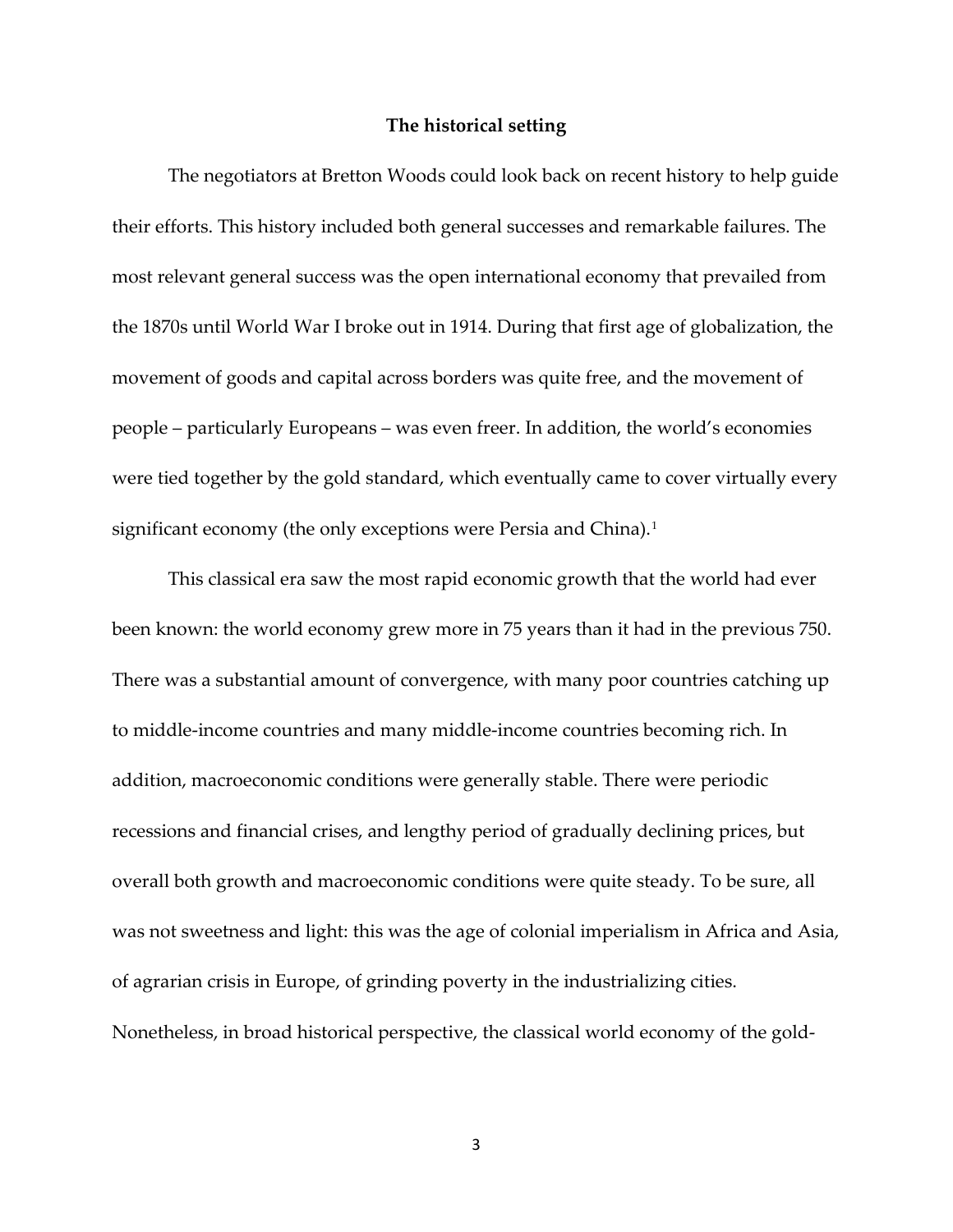standard era was a success, associated with economic growth, convergence, and macroeconomic stability.

However, the Bretton Woods negotiators could also look back on a stunning failure, one that was undoubtedly uppermost in their minds: the striking inability of the major powers to reconstitute the pre-World War I economic order in the aftermath of the war. There was no mystery about why the world economy had closed up during the war, but the widespread expectation after the war had been that something resembling the pre-war system would be restored. The participants in the post-World War I Versailles conference largely took for granted that the world economy would return to a semblance of its prewar conditions.

Yet the open world economy of the pre-1914 era could not be restored. There was a brief period, for five years after 1924, when trade and capital movements – but not immigration – moved back toward pre-war levels. But nothing was as it had been, and when trouble began in 1929 it turned into the most devastating economic catastrophe in modern history. The collapse was nearly complete: international trade, finance, and investment dried up, economic growth stopped, unemployment soared. And the political effects were if anything more disastrous than the economic failures: the Depression led more or less directly to the rise of Nazism in Germany, and of fascism elsewhere, and thence to World War II.[2](#page-27-1)

4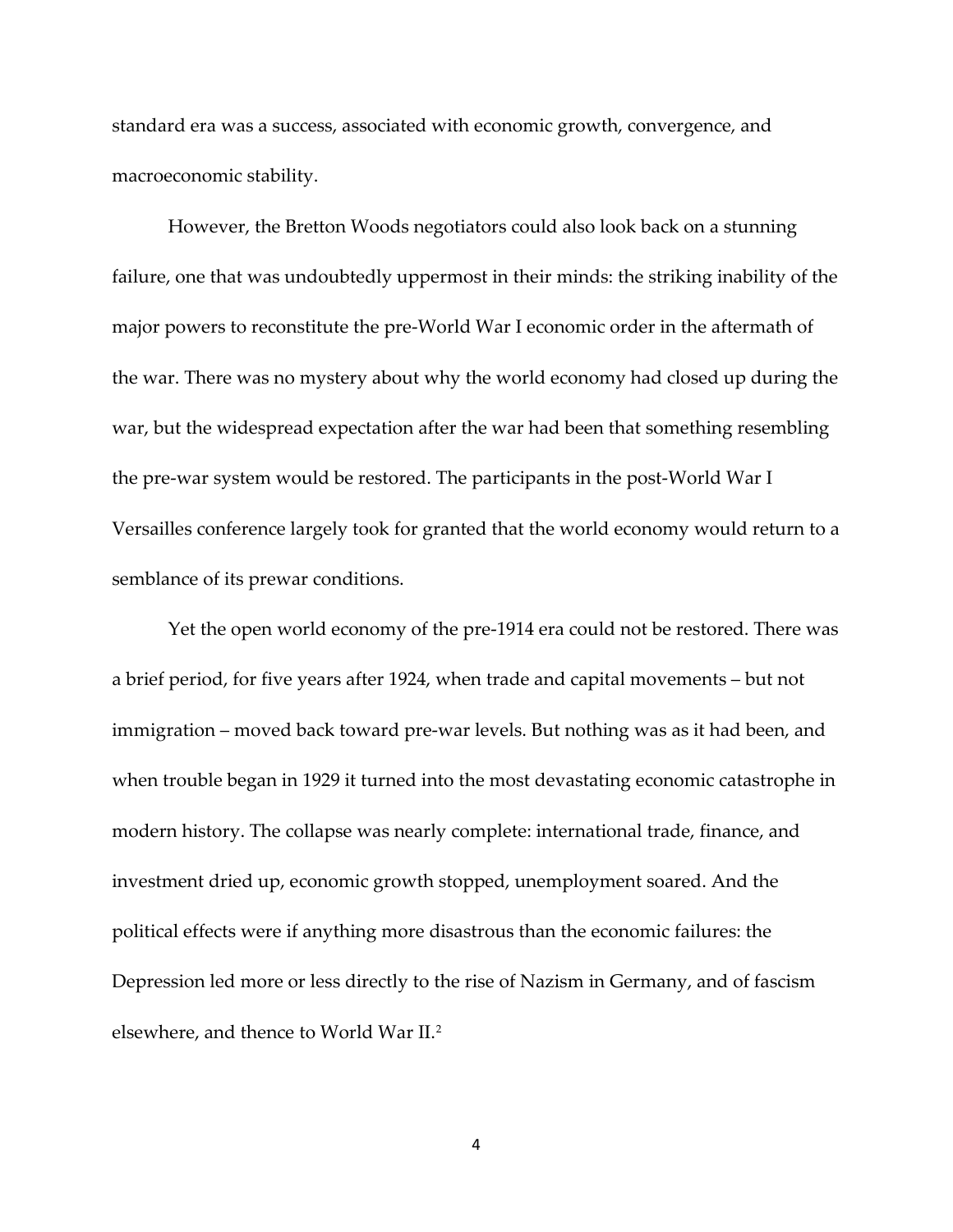The failure to reconstitute an open world economy after World War I was not for lack of trying. There was a multitude of conferences, agreements, treaties, and international institutions. And when the Depression began, there were many attempts to arrest the downward spiral. But nothing worked. And it seemed clear that it would be impossible simply to re-create the world economy as it had been constituted before 1914.

As the Bretton Woods Conference convened against this backdrop, it is worthwhile to review what had gone wrong. The architects of the Bretton Woods had clear views on the causes of these catastrophic experiences, views that are largely in line with the current consensus among scholars on the causes of the interwar collapse.<sup>[3](#page-27-2)</sup> The central point is that domestic and international economic and political conditions had changed fundamentally between the Victorian era and the interwar years.

Economically, circumstances had altered in ways that called into question the practicability of the gold-standard open economy. The central requirement of the classical era, to simplify wildly, was that national economies adapt themselves to the state of their international economic relations rather than the other way round. This can be seen most clearly in the balance of payments adjustment mechanism of the gold standard itself. To sustain a country's commitment to the gold standard required that when the balance of payments came under stress, domestic wages and prices would adjust. It was not uncommon for this adjustment to involve wage and price reductions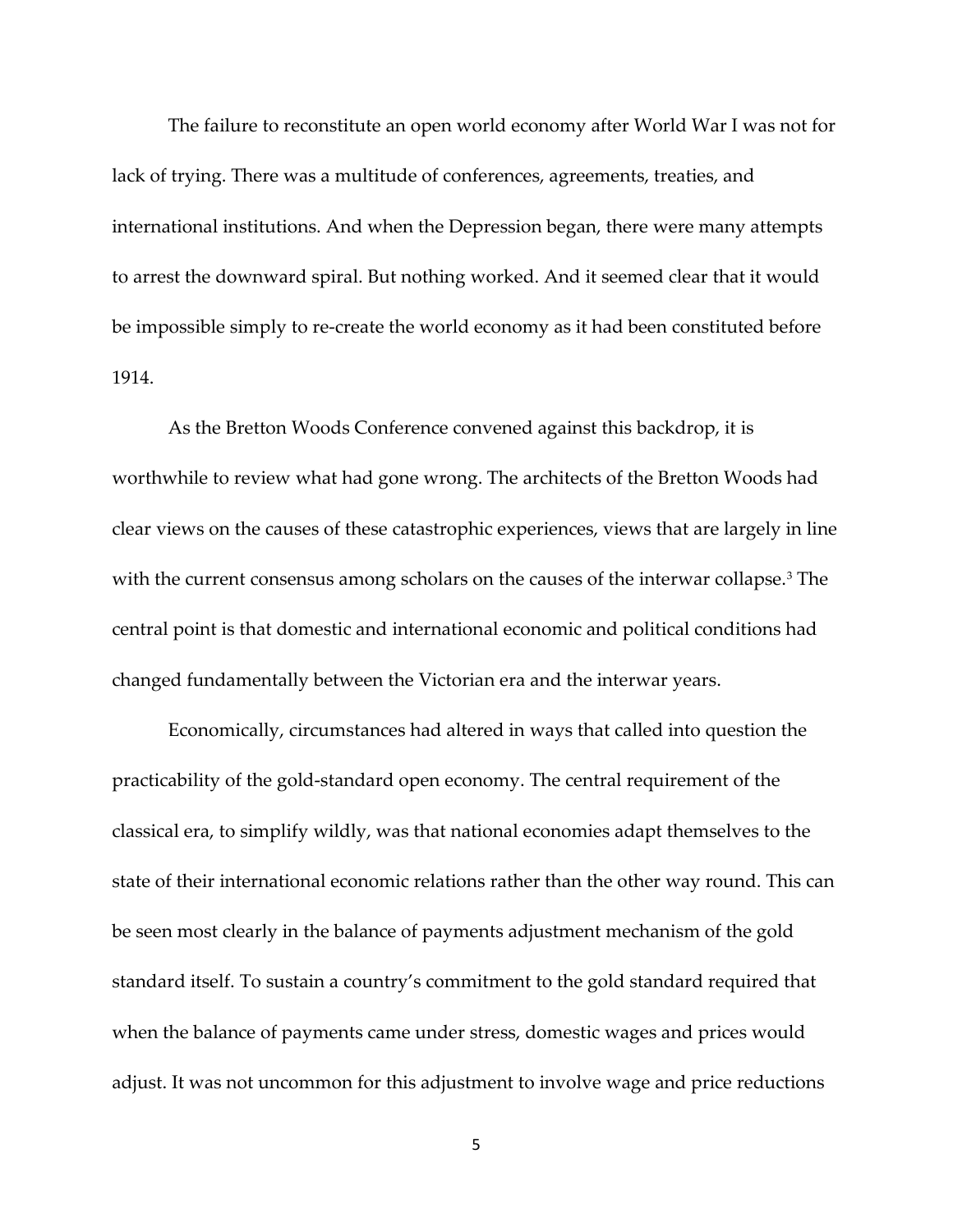that were so substantial as to be unthinkable today – sometimes of 25 or more percent in a couple of years. This was possible in part because nineteenth-century economies came close to the picture of competitive markets painted in textbooks. These economies were made up almost exclusively of small family firms and small family farms; labor was rarely organized. The fact that most markets were competitive and labor was unorganized meant that wages and prices were very flexible, including flexible downward. So when economic distress hit, wages and prices could drop precipitously to carry out the necessary macroeconomic adjustments, leaving the currency's gold value intact.[4](#page-28-0)

By the 1920s, the major industrial economies had changed dramatically. Now they were characterized by large oligopolistic or monopolistic firms with substantial market power. As an example, by the late 1920s, in most leading economies the automotive sector dominated the industrial structure, and this sector was in turn dominated by a few large companies. At the same time, labor unionization grew rapidly after 1900, and skyrocketed during and after World War I. Between oligopolistic industries and organized labor movements, neither wages nor prices were very flexible. Attempts to fit the national economy – and specifically wages and prices – to a country's currency value ran up against wage and price rigidity, and caused massive macroeconomic dislocations, including massive unemployment.<sup>[5](#page-28-1)</sup>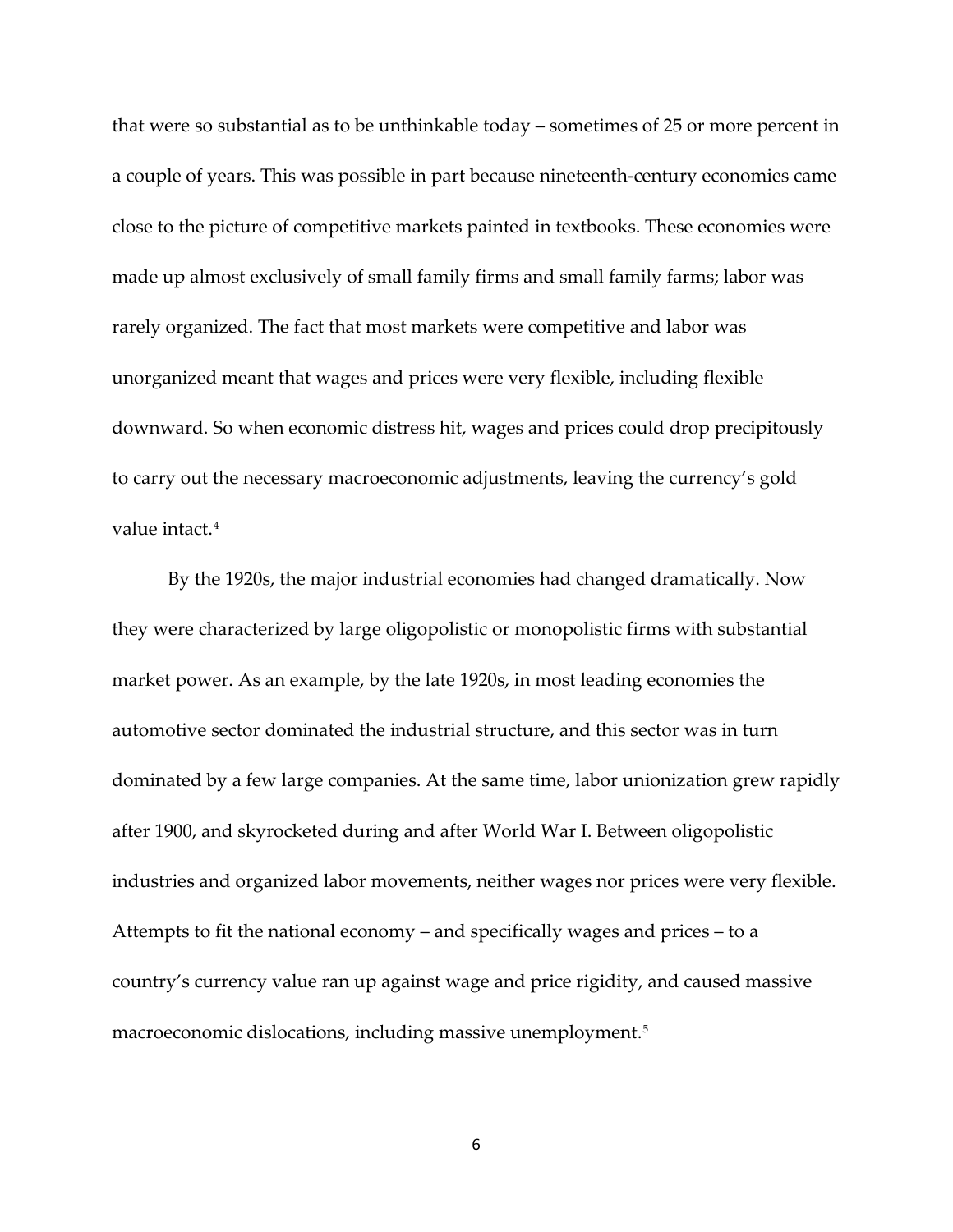Politically, conditions had changed just as utterly. The modal industrial country in the 1890s was semi-authoritarian, with limited suffrage, few or no labor rights, and an illegal or suppressed socialist movement. In the 1890s fewer than a dozen countries could be considered democracies, most of them only marginally so. Workers, farmers, and in many instances even the middle classes, were represented only poorly, if at all, in pre-war political systems. For example, socialist parties were small or illegal in most countries before World War I. This was particularly relevant to the international economic order of the day. While there was elite consensus on the desirability of fitting the national economy to its international economic conditions, typically the costs of doing so were not borne by the elites. It was workers, farmers, and the middle classes who suffered most from the adjustment processes of the gold-standard era. But they had little or no voice, and so adjustment was politically as well as economically feasible.

Dramatic political changes during and after World War I fundamentally changed this political picture. By 1920 the number of democracies had risen to around 25; virtually every advanced industrial nation had a civilian electoral democracy with universal or nearly universal suffrage. Perhaps most important, democratization had brought workers, farmers, and the middle classes into the center of politics, including electoral politics. By the 1920s, socialist parties were important almost everywhere. Indeed, at one point or another in the interwar years, socialist parties were in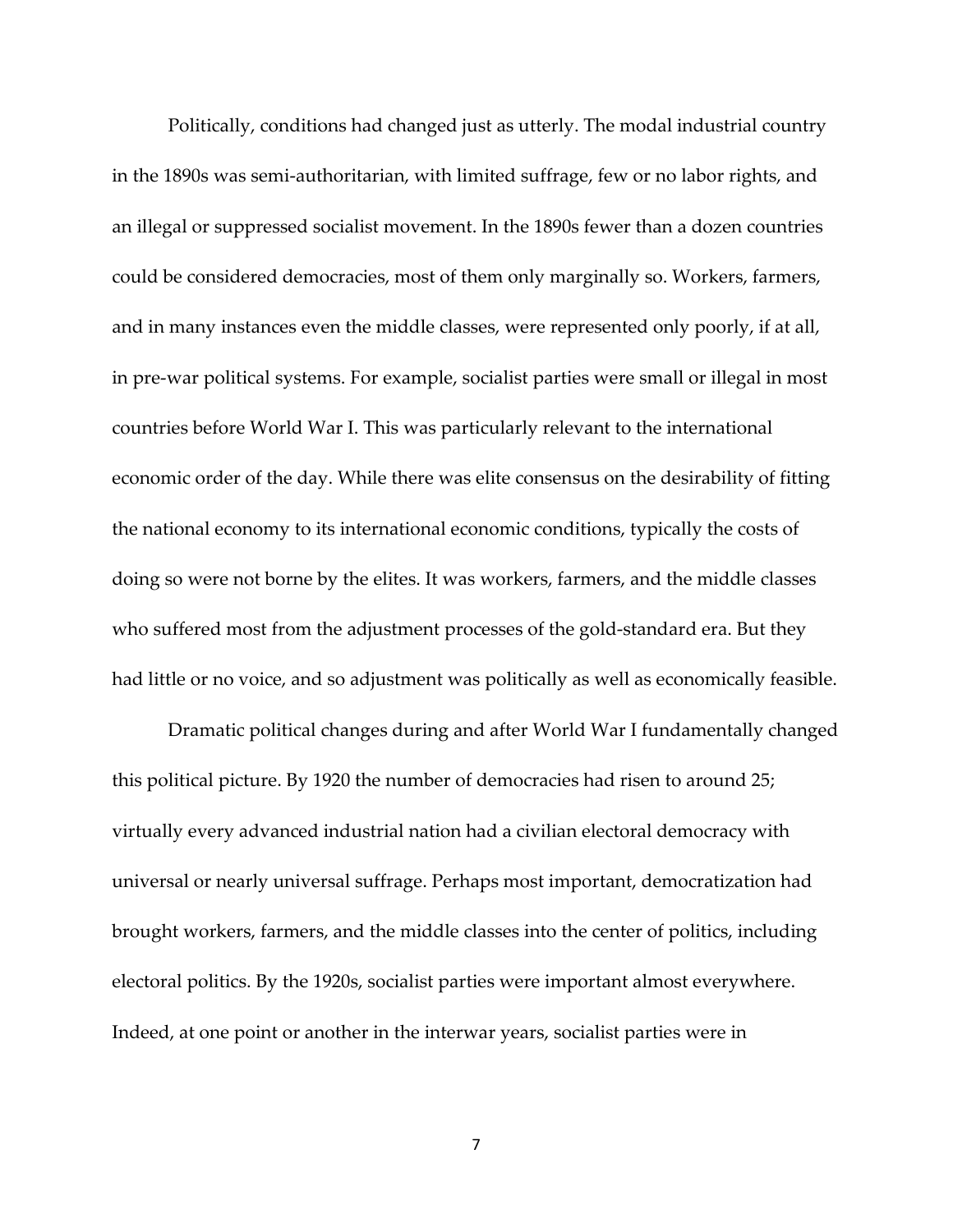government in every Western European country, and in many cases they were the largest party.<sup>[6](#page-28-2)</sup>

The enfranchisement and empowerment of labor, farmers, and the middle classes meant that governments could no longer impose major adjustment costs on these groups without facing political opposition – in many cases, opposition that could not be overcome in a democracy. Adjustment by way of downward wage flexibility may have been desirable from a purely macroeconomic standpoint (although even that point was debatable in the new economic conditions), but it was almost certainly, and almost everywhere, politically impractical.

An embryonic variant of this interpretation of the changed conditions of the interwar political economy was common at the time.[7](#page-28-3) Economists had come to understand that economies dominated by price-makers rather than price-takers could not be expected to behave in the same way as the simpler, more competitive, pre-war economies. This was the background to John Maynard Keynes' frequent plea that policymakers not attempt to impose Victorian principles on utterly changed conditions. Calling the gold standard a "barbarous relic," Keynes railed against those who would apply "the principles of an economics, which was worked out on the hypothesis of *laissez-faire* and free competition, to a society which is rapidly abandoning these hypotheses." Throughout the interwar years, Keynes accused those in authority of "attacking the problems of the changed post-war world with…unmodified pre-war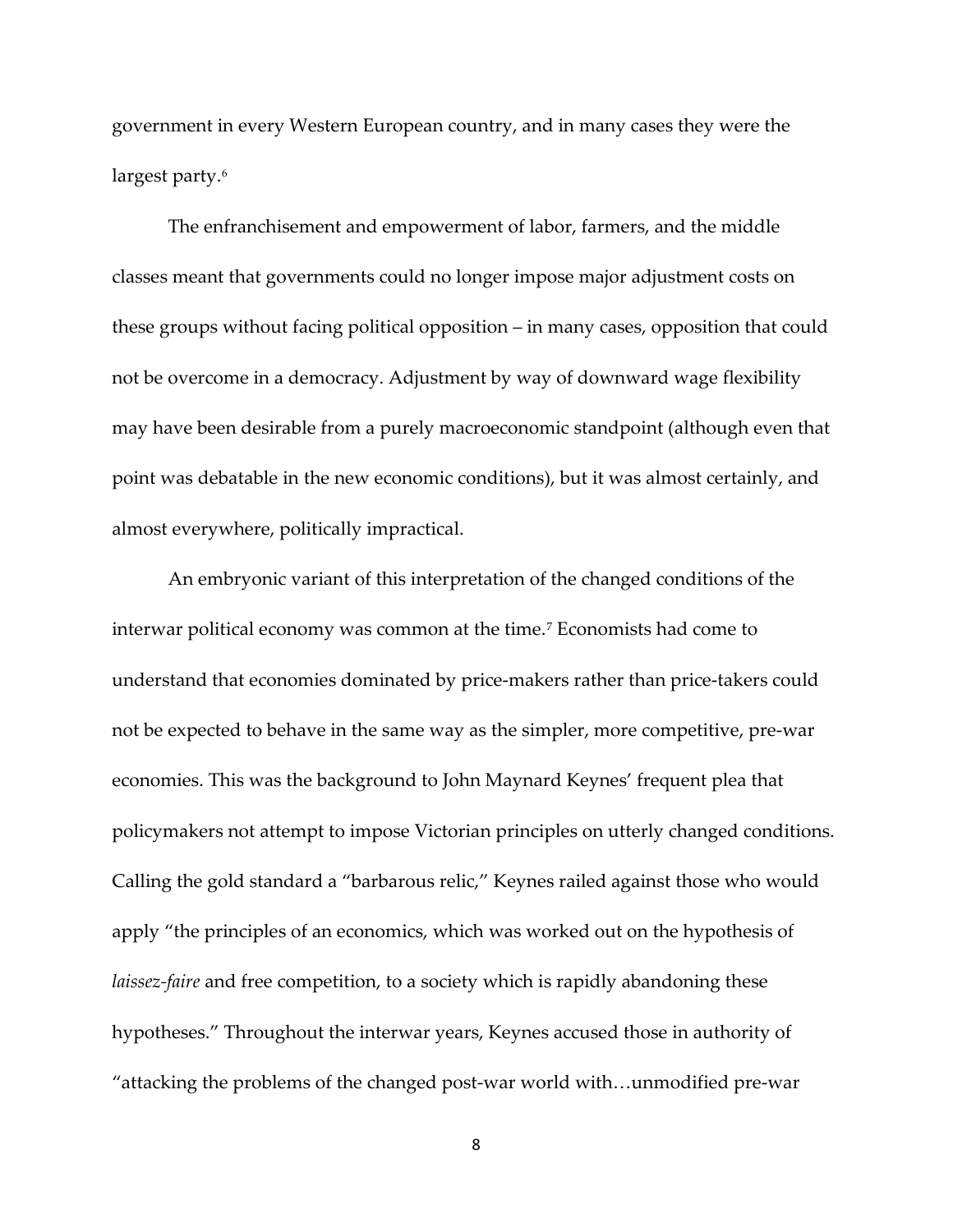views and ideas," arguing that their insistence on this would "sow the seeds of the downfall of individualistic capitalism."[8](#page-28-4)

Similarly, the interwar experience demonstrated that democratic societies were going to have a substantially increased range of social programs. These included such forms of social insurance as unemployment and disability insurance, publicly funded pensions (such as Social Security), and in many countries publicly funded health systems. Big business and big labor were going to have to live with – had, in the eyes of some, made necessary – big government. Whatever shape the international economic order was going to take, it had to be able to accommodate new notions of the appropriate role of government, and in particular the emerging welfare state.

In addition to the evolution of domestic political economies, the delegates at Bretton Woods also had a wealth of *international* experiences to draw from as they contemplated the new order. Whatever the benefits of the classical age may have been, it was undeniable that it had ended in the two most devastating wars in modern history. Whether features of the classical era had played a part in causing those wars was another matter; but it would be prudent to pay close attention to any possible international political lessons that could be drawn from the fact that the pre-war global political order collapsed just as completely as did the pre-war global economic order.

Two features of the pre-World War I international system were most striking. The first was cooperation among the monetary authorities of the principal financial

9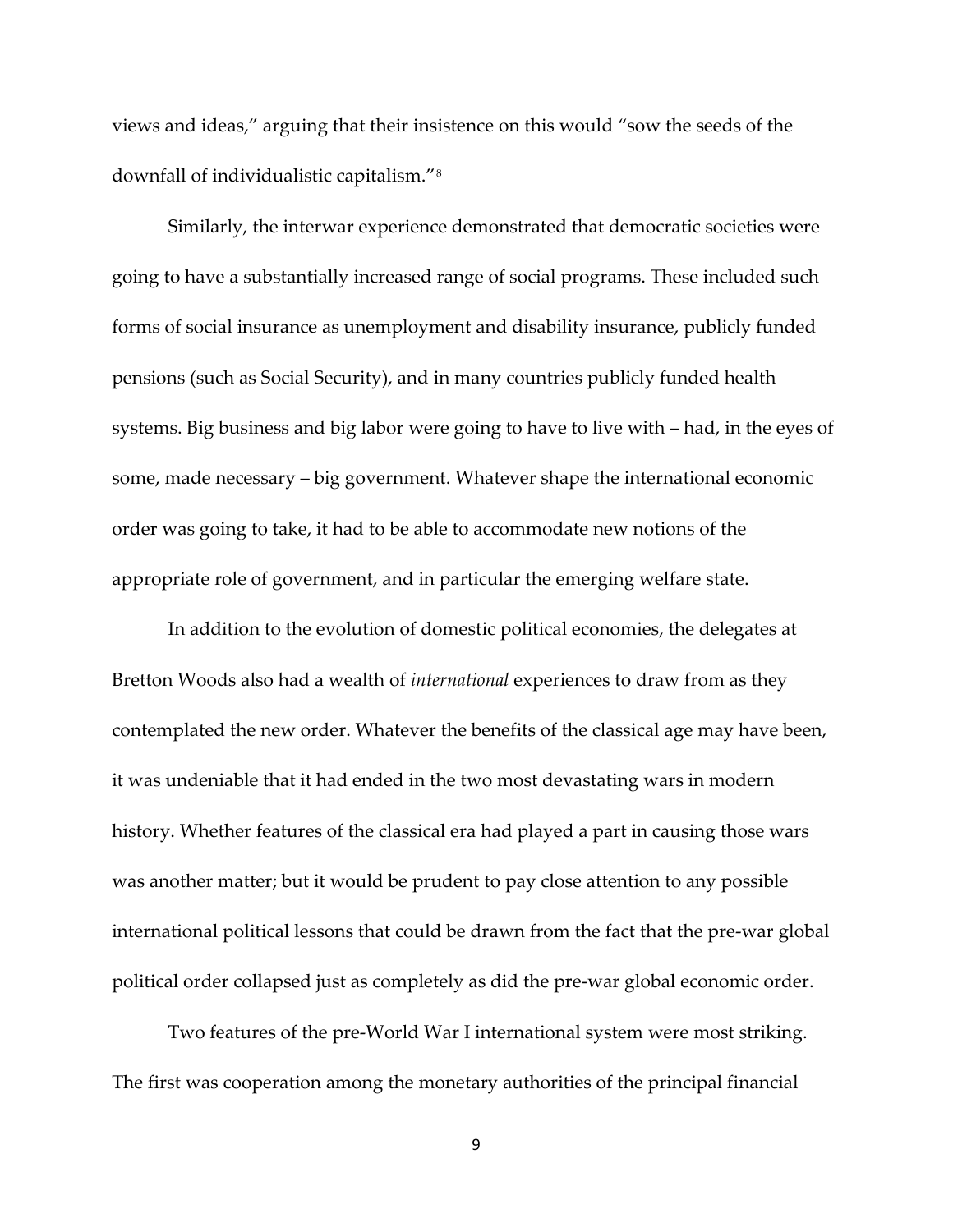centers, so as to avoid the transmission of crises that might have destabilized the international financial system. The second was the tendency for the principal countries engaged in international finance and investment to become embroiled in bitter political, diplomatic, and even military disputes over their foreign investment interests. Both issues had drawn both scholarly and popular attention, and were well known to the delegates at Bretton Woods.

Regarding international monetary cooperation, by the 1940s a policymakers and scholars had come to understand the fallacies of an earlier, naive, belief that the international monetary and financial order of the late nineteenth and early twentieth century had been self-regulating,. Two powerful interpretations of both the gold standard and the interwar crisis strongly influenced contemporary views. The first was a monumental study by W. A. Brown published by the National Bureau for Economic Research in 1940; the other was an authoritative summary of the interwar period by a highly respected League of Nations economist, Ragnar Nurkse.<sup>[9](#page-29-0)</sup> Their conclusion was that the pre-World War I international monetary and financial system's solidity depended in large part upon the willingness and ability of the major monetary authorities to support each other in times of difficulty. Central bank cooperation was, in fact, quite common during the gold-standard era, especially when the system, or members of it, came under stress. Periodic crises, even panics, required collaboration among the main national authorities, and this collaboration was typically forthcoming.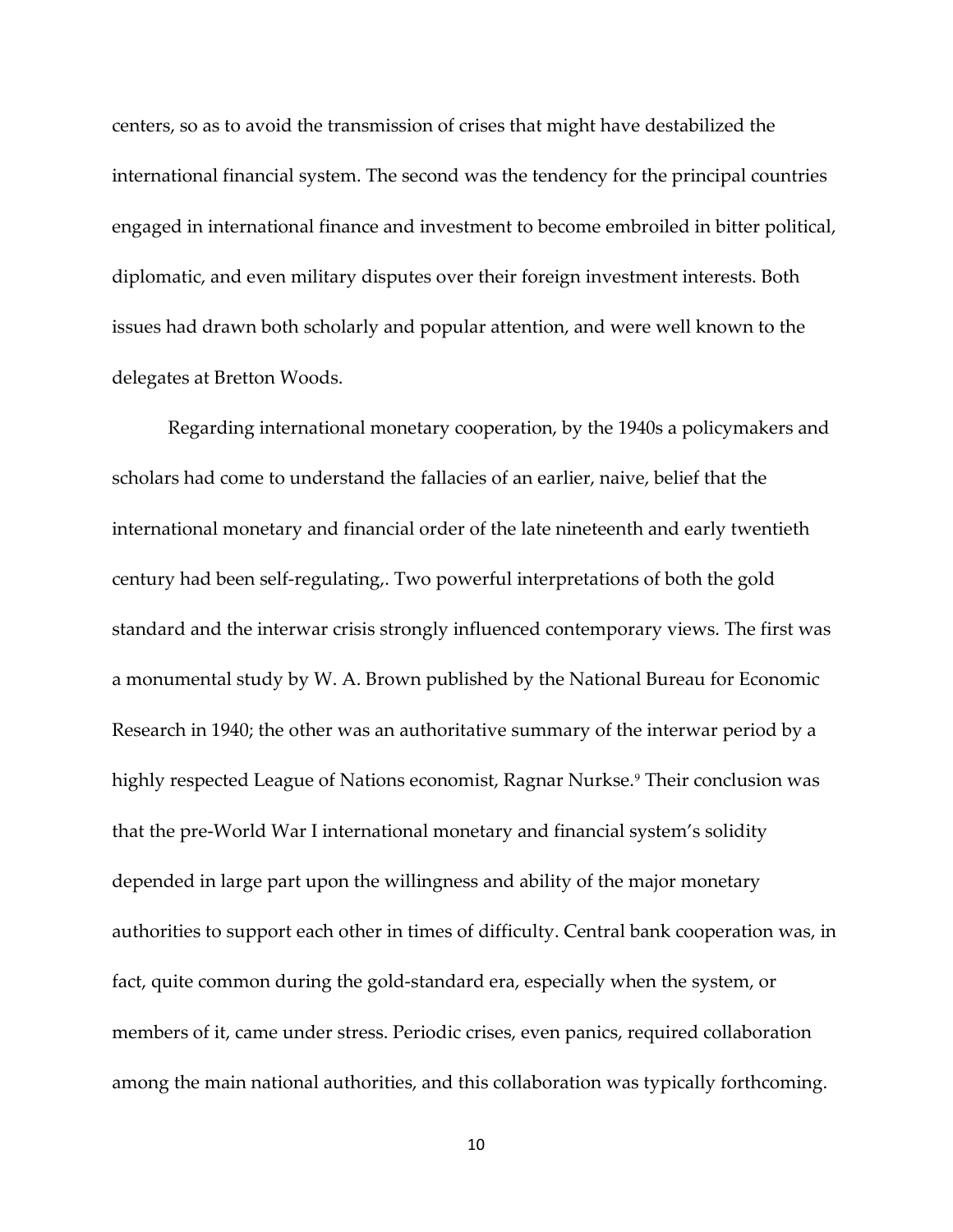International cooperation among the major financial centers fell apart in the inter-war years. One cause was the continued conflicts between France and Germany, in particular; another was the unwillingness of the American government to participate in most attempts at international economic cooperation, despite the overwhelming dominance of the United States in interwar economic activity. Between American abdication and Franco-German rivalry, cooperation collapsed. It began to be rebuilt slowly in 1936, with the Tripartite Monetary Agreement, which eventually linked the United States, the United Kingdom, France, Benelux, and Switzerland in an accord to stabilize currencies. But these early attempts were overtaken by World War Two.[10](#page-29-1) Nonetheless, it was clear that some form of cooperation among the principal financial centers would be essential to the creation of a stable international monetary and financial order.

The second international issue that had attracted attention in the interwar years was the process by which international finance and investment became embroiled in inter-state conflicts. Lenin was not the only observer to believe that competition among investors could drive their home countries toward political, even military, clashes. After all, the developing world was largely divided into competing empires, and it was only natural for imperial powers to protect the interests of their investors.

Many policymakers and observers came to see this intertwining of international investment and international politics as an impediment to the smooth functioning of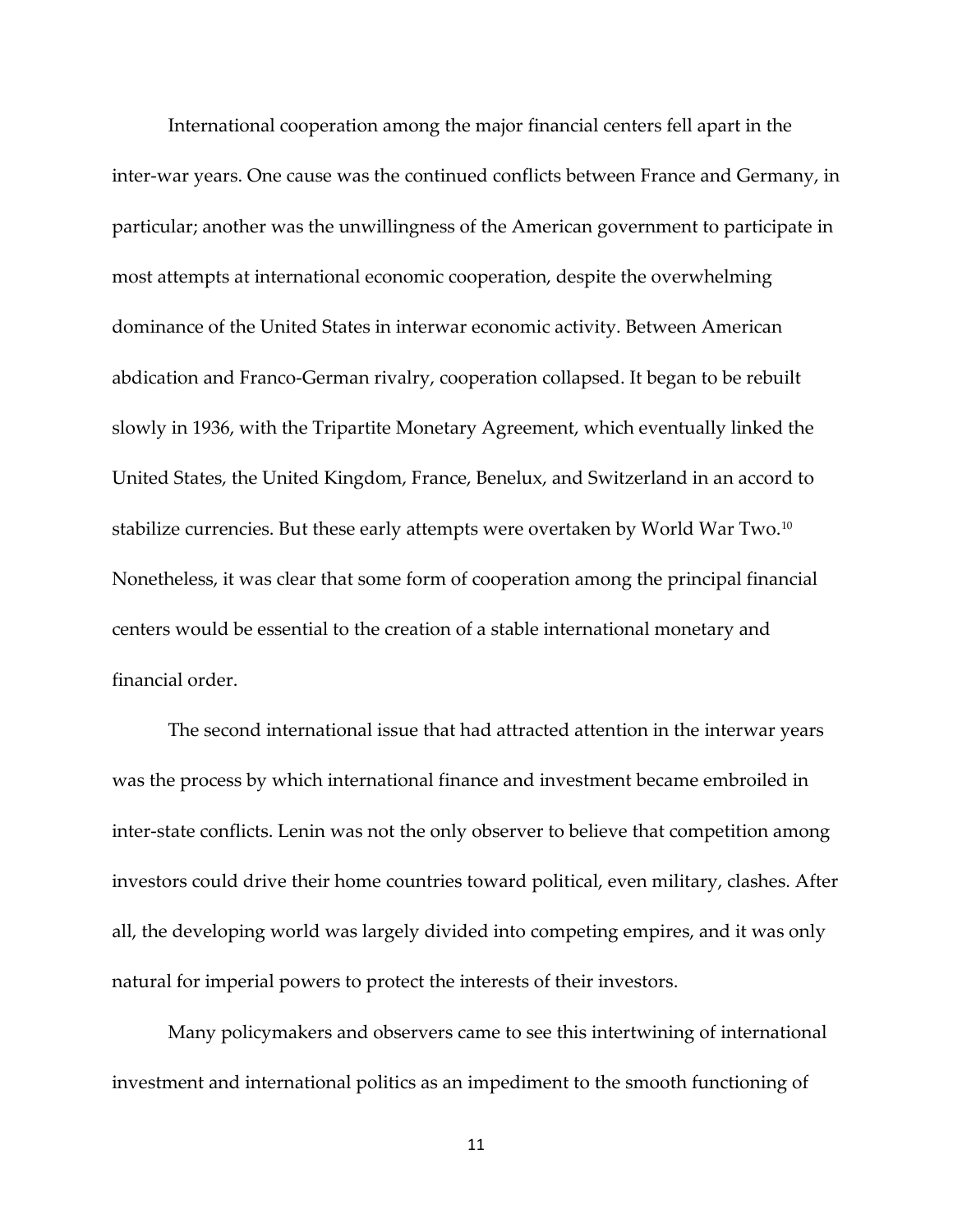international investment itself. Studies by Herbert Feis and Eugene Staley, for example, argued famously, and prominently, that the association of investments with their homecountry governments was a major source of international conflict, including military conflict.[11](#page-29-2) This dovetailed with a strongly held American view that imperial exclusions and preferences were both a threat to American interests, and a threat to peace.

The governments represented at the Bretton Woods Conference, and their representatives, had important historical experiences to draw upon. Focusing, as is natural, upon the dominant British and American government views, we can summarize the historically grounded views of the leading participants. They believed that the classical economy of the late nineteenth and early twentieth century had many positive features, especially its openness to trade and investment. However, they also saw flaws in the classical economy. One was that the gold standard forced countries to undertake macroeconomic adjustments that were no longer economically or politically feasible. Another was that a commitment to openness could conflict with legitimate social-policy goals. Finally, international investment too often drew countries into interstate disputes.

To reconstruct some semblance of an open international economy, then, required an act of synthesis.[12](#page-29-3) The openness of the pre-World War I system was desirable, but it needed to be managed so as to allow for national macroeconomic-policy flexibility, and for socially and politically desirable national policies. International investment should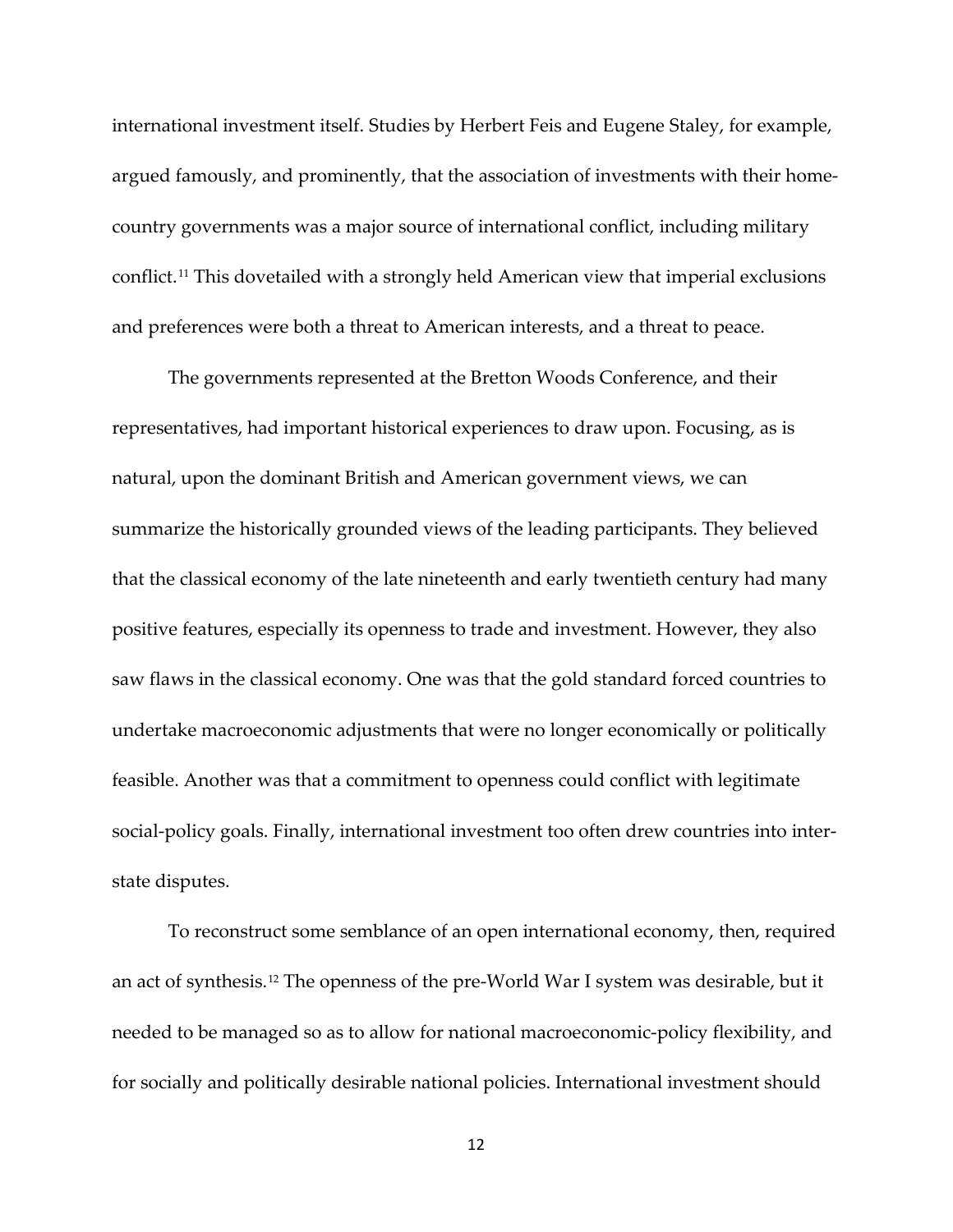be encouraged, but should not be connected to national interests in such a way as to spur inter-state conflict. With these goals in mind, a varied array of diplomats and economists – led by Keynes at the head of the British delegation and Harry Dexter White at the head of the Americans – met at Bretton Woods to create a blueprint for a new international economic order. But they did so within the constraints created by their respective nations' expected interests in whatever order did emerge.

## **The central proposals**

The conference addressed two related problems, each of which gave birth to one of the Bretton Woods institutions.[13](#page-29-4) The first, and the less politically contentious of them, was to prepare the way to rebuild a shattered Europe. In their deliberations, this goal was combined with that of encouraging the development of the poor countries of Asia, Africa, and Latin America. The institution responsible for both sets of tasks was to be the International Bank for Reconstruction and Development, or World Bank.

In the event, the Marshall Plan rendered the World Bank's reconstruction mandate irrelevant, and it ended up focused on development. But this was intended to be at least half of its purpose from the start. [14](#page-30-0) The development-banking focus of the World Bank was based on a number of interrelated concerns. First was the widespread belief that private investment in the developing regions was hampered by the inadequacies of their basic economic infrastructure – ports, roads, railroads, electric power – and that the private sector was unable or unwilling to finance the development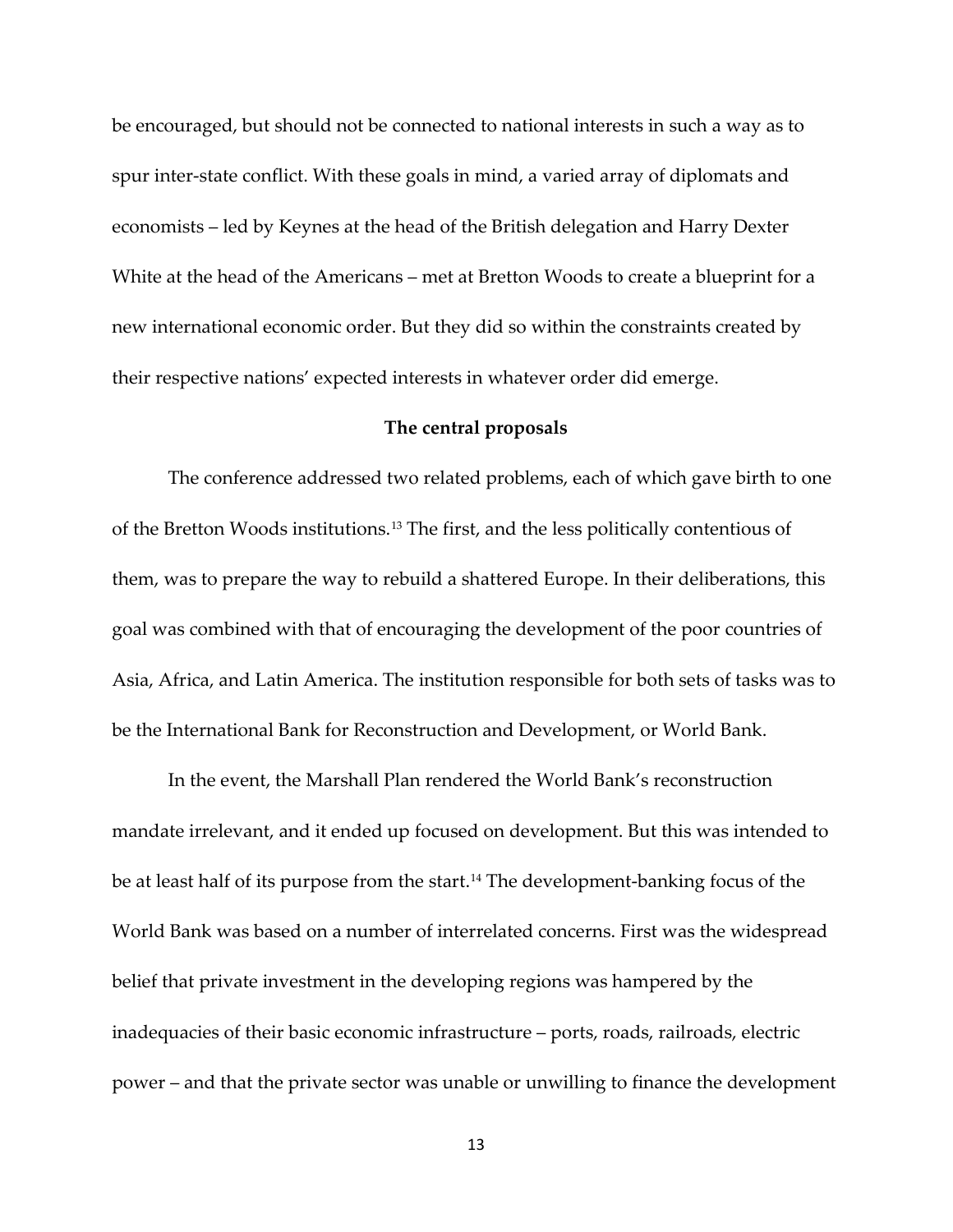of this infrastructure. In this context, a public development bank could act – much as some of the public spending countries like the United States had undertaken in the 1930s – to facilitate and stimulate private investment, including foreign investment. The World Bank's mission, in other words, was to ease the way for international private investment. There had in fact been some experience with initiatives of this sort in the 1920s, under the auspices of the League of Nations.[15](#page-30-1) In any event, both developed and developing countries could agree on the goal of providing multilateral assistance to smooth the path for private investment, although of course they disagreed on how much money should be involved, and on how stringent the conditions attached to World Bank loans should be.

Another rationale for the World Bank was more political. It is important to keep in mind that outside Latin America, much of the developing world was still colonial, and not expected to be post-colonial for quite some time. Whether they had in mind Latin America or the colonial world, the architects of the World Bank tended to believe that making at least some foreign lending multilateral might reduce the likelihood of the kinds of conflicts that had erupted previously among national investors. Where rich countries cooperated to provide common funding to infrastructure projects in the developing world, it was unlikely that they would clash with one another over these projects.

14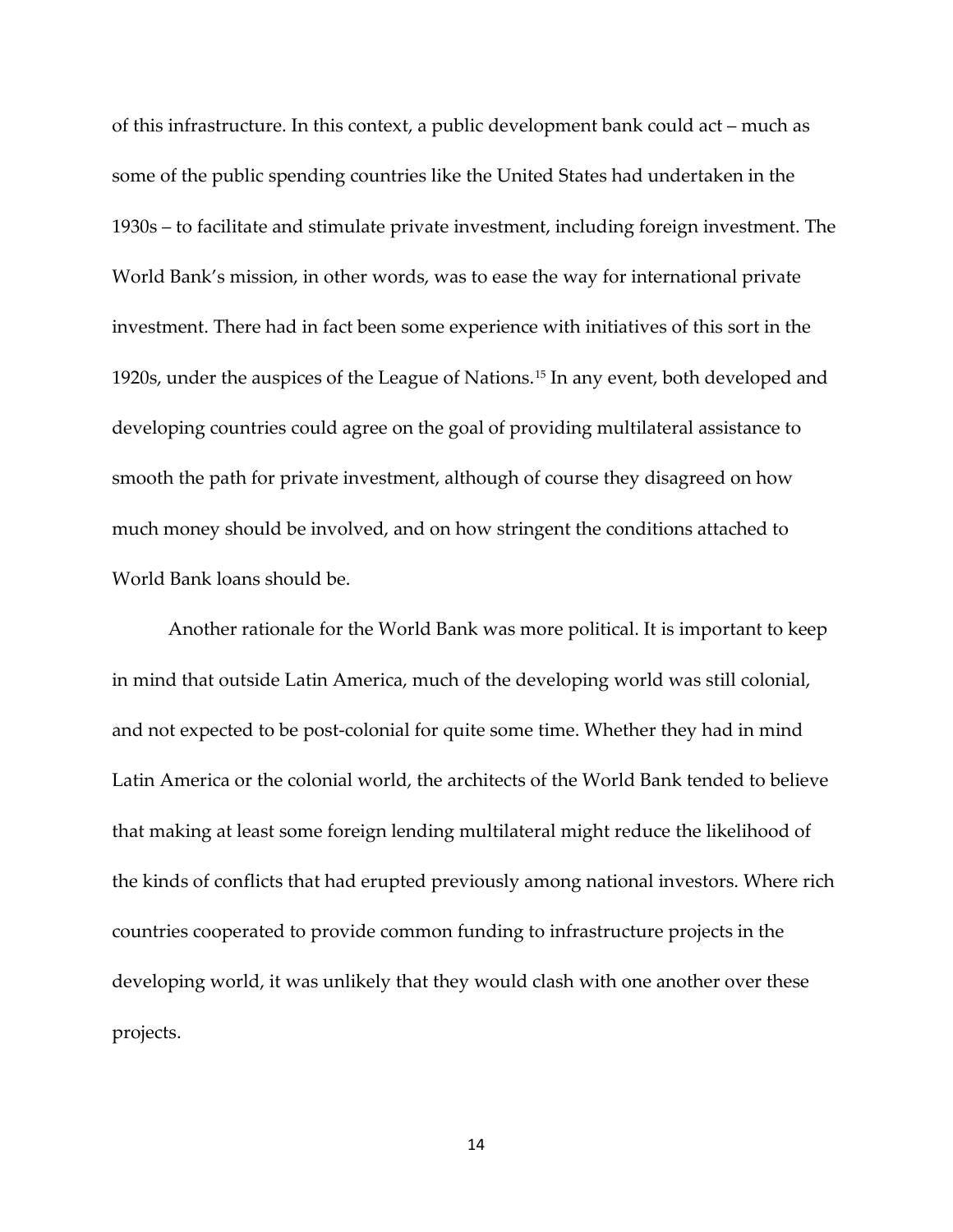The World Bank was almost universally popular. Rich nations saw it as stimulating private investment by their citizens. Poor nations saw it as providing needed capital on favorable terms for important infrastructural projects. Private international financial institutions and international corporations regarded the Bank's expected activities as complementary to their interests: public projects to improve the economic infrastructure could only be good for private foreign investors. Neither international bankers, international investors, nor multinational corporations felt the World Bank was in competition with them: most felt it was likely to facilitate their operations.[16](#page-30-2)

The World Bank would fund its work by floating bonds in the major financial markets, with the relevant national government guaranteeing the bonds. This would provide the bank with low-cost funds, which it could then turn around and re-lend to developing-country governments at interest rates they would not have been able to obtain on their own. World Bank loans were expected to finance specific, defined, projects to develop economic infrastructure.

The one area of controversy had to do with how stringent the Bank's conditions would be on the borrowing country governments. Unsurprisingly, governments of countries that expected to be providing the funds believed that the Bank needed to make sure that the projects funded were economically sound. There was no objection to this in principle, but in practice the countries that expected to be borrowers were

15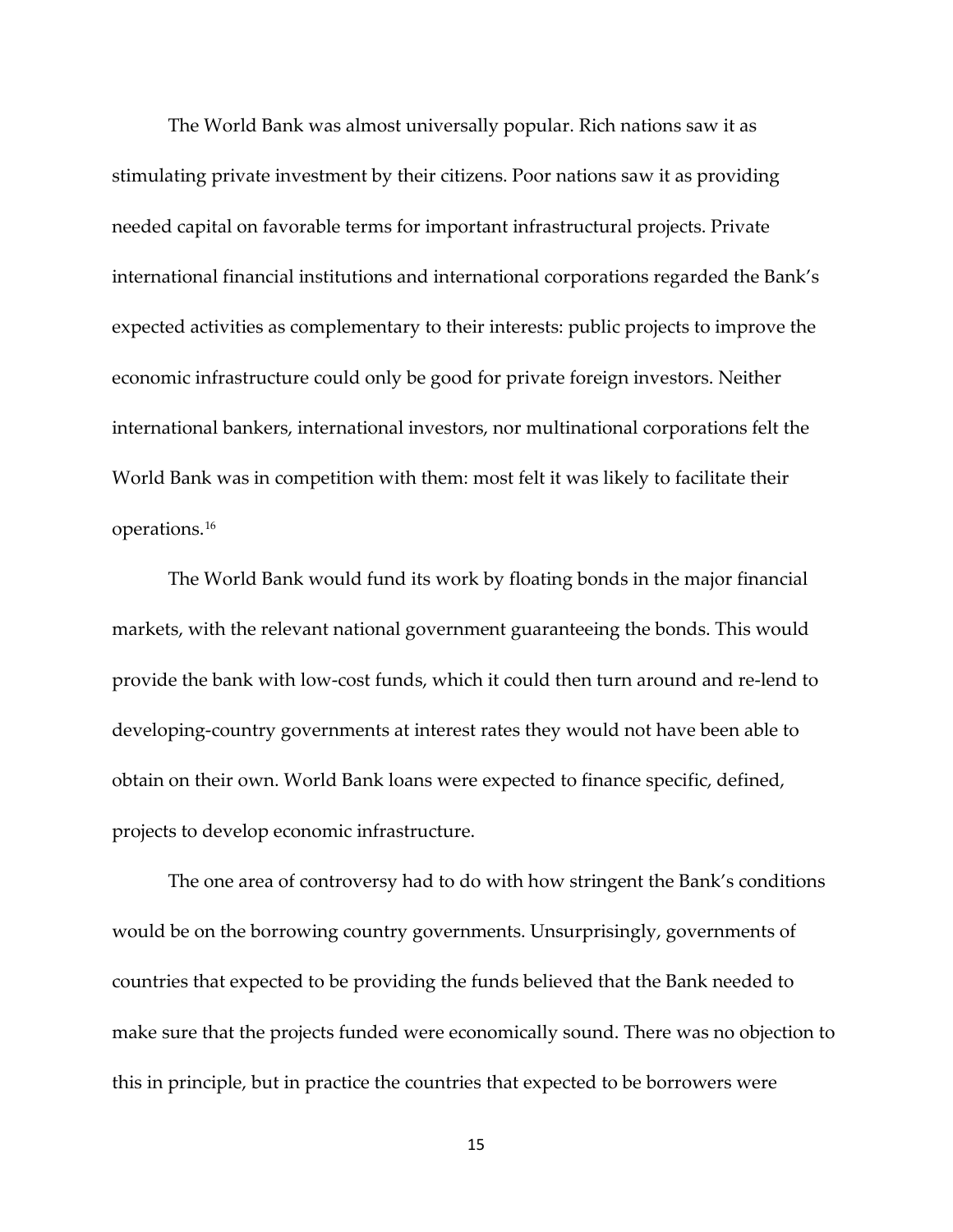anxious to secure favorable conditions. Ultimately, the extent of fiscal stringency of the World Bank's requirements was left undecided. It would take years after the Bank began operations before its American presidents were able to establish the expectation that World Bank loans would come with quite stringent conditions – in some ways, more explicit than those that had traditionally been imposed on sovereign borrowers by private lenders. Of course, the terms offered were very favorable, and borrowers got access to funds they could not have borrowed on private markets, at low interest rates. By the same token, World Bank borrowing was typically for such very specific projects as power plants. In this context, agreement on the desirability of World Bank lending was virtually universal, with disagreements only around the edges.

There was much more controversy over proposals for the International Monetary Fund. Governments could agree on the general shape of the reconstituted international monetary order, as Keynes and White had worked it out over many months of discussions. National governments would tie their currencies to gold, but the precious metal would only serve as a nominal anchor rather than as an actual base for international currency relations. Even more important, governments would maintain the right to change their exchange rates should national conditions warrant such a change. The fact that currency values would be fixed against each other would provide some of the stability of the classical gold standard, which was seen as a stimulus to cross-border trade and investment. At the same time, the ability of governments to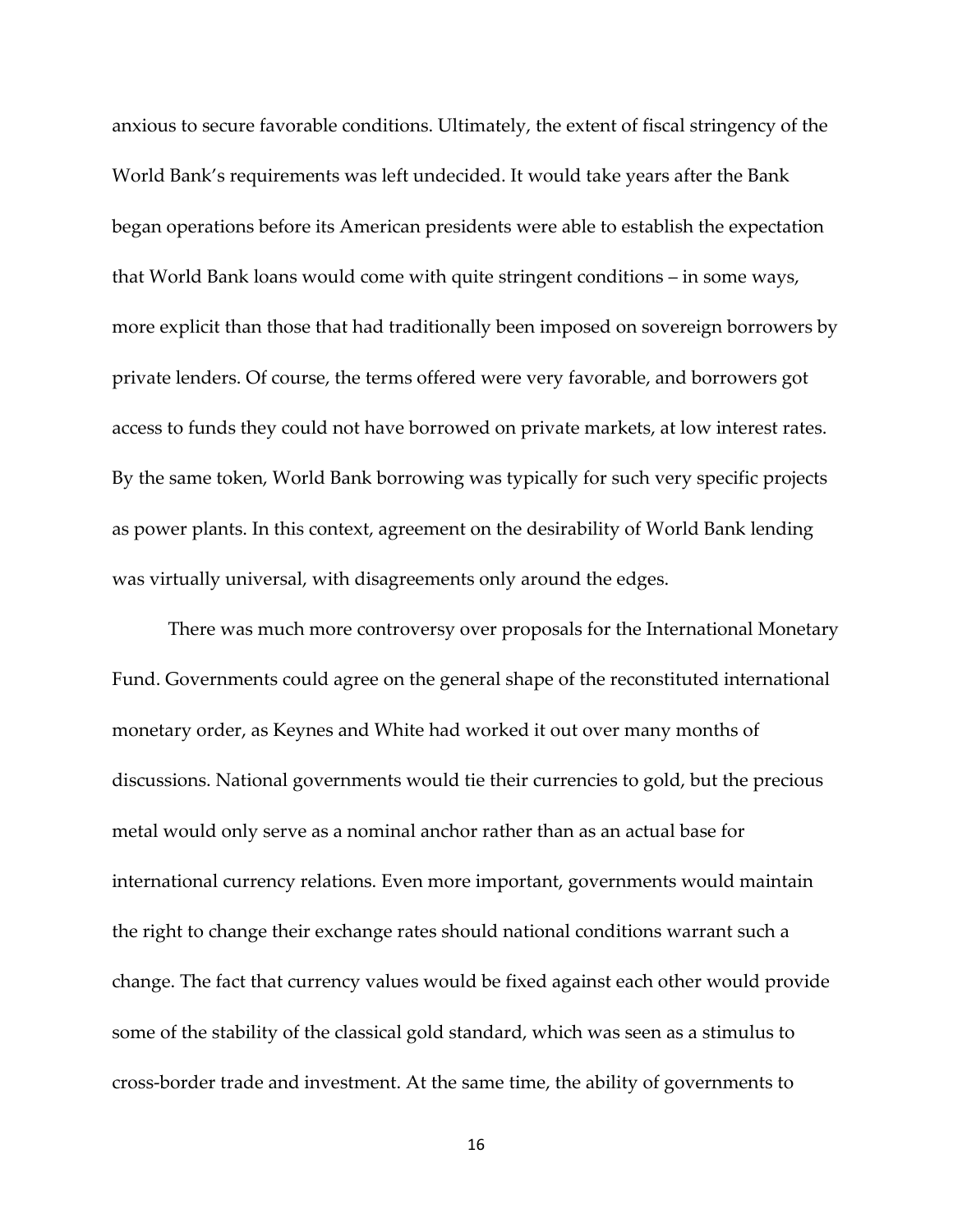change their currencies' values would provide the macroeconomic flexibility whose absence had undermined both the gold standard and socio-political stability in the inter-war period.

It was understood that the commitment among developed countries to maintain stable exchange rates presupposed some international institution to provide balance-ofpayments financing for countries facing difficulties, and also perhaps to monitor the behavior of national governments. But agreement largely stopped with this general principle. Fixed but adjustable exchange rates, and a Fund to oversee them, left open exactly how the system was expected to work, and this was not trivial issue.

The balance of payments adjustment mechanism is the central, and most potentially controversial, component of any international monetary system. It was the central problem of the gold standard, and a hope of something different was the central attraction of a more flexible system. The issue is straightforward. A country in payments deficit has effectively two choices. It can adjust its domestic economic activity so as to restore balance, for example by decreasing consumption to reduce imports and by cutting wages to increase exports. The gold standard's collapse in the interwar years grew out of the requirement that it imposed on national economies to undertake such austere adjustment measures, especially when national populations were unwilling. It involved, in essence, forcing the domestic economy to conform to its international economic conditions.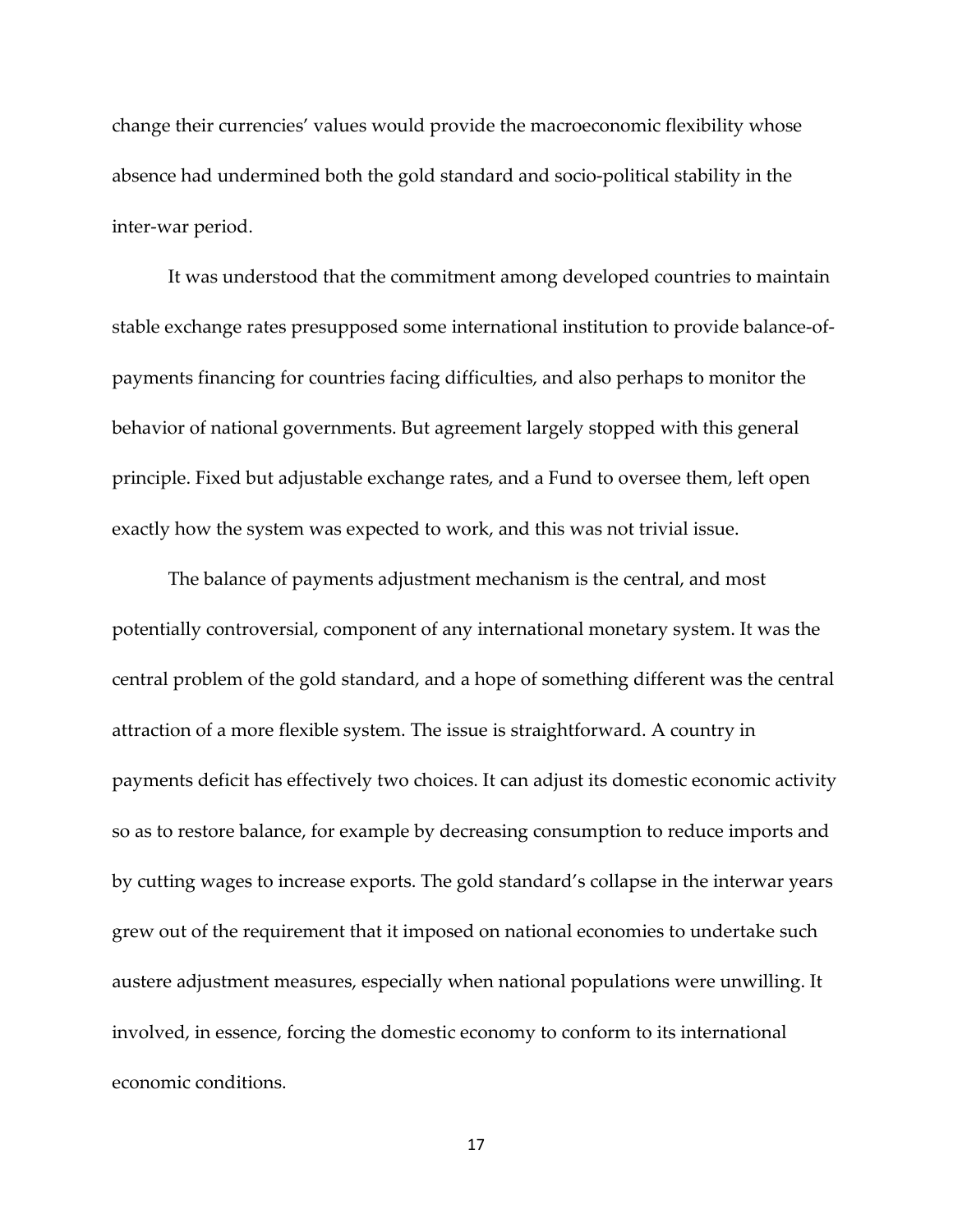The alternative would be to adjust the country's exchange rate. A country in payments deficit can devalue. This makes foreign goods more expensive at home, and home goods cheaper abroad. A devaluation often reduces imports and increase exports quite quickly, as imports are less attractive to domestic residents and exports are more attractive to foreigners. A devaluation also has a domestic impact, making foreign goods more expensive and effectively reducing consumers' purchasing power. Nonetheless, changing the currency's value has a more gradual and muted impact on national consumption and wages than imposing major domestic austerity measures, softening the blow of the balance of payments adjustment somewhat. Unlike austerity measures, a devaluation does not force a direct reduction in consumption or wages. Nonetheless, it accomplishes a similar goal, typically with a less immediate social cost and typically over a longer time period.

However, the Bretton Woods negotiations presupposed a limited use of the devaluation option. This meant that countries with payments imbalances – surpluses or deficits – would have to adjust. Yet this requirement was exactly what the new system was supposed to avoid, given its political toxicity in the gold-standard era. The compromise that was worked out was that the system would rely on an international institution to smooth the path of adjustment so that governments could avoid the most severe social and political costs. To facilitate adjustment, the IMF would provide balance-of-payments financing to countries in difficulty. The Fund would lend money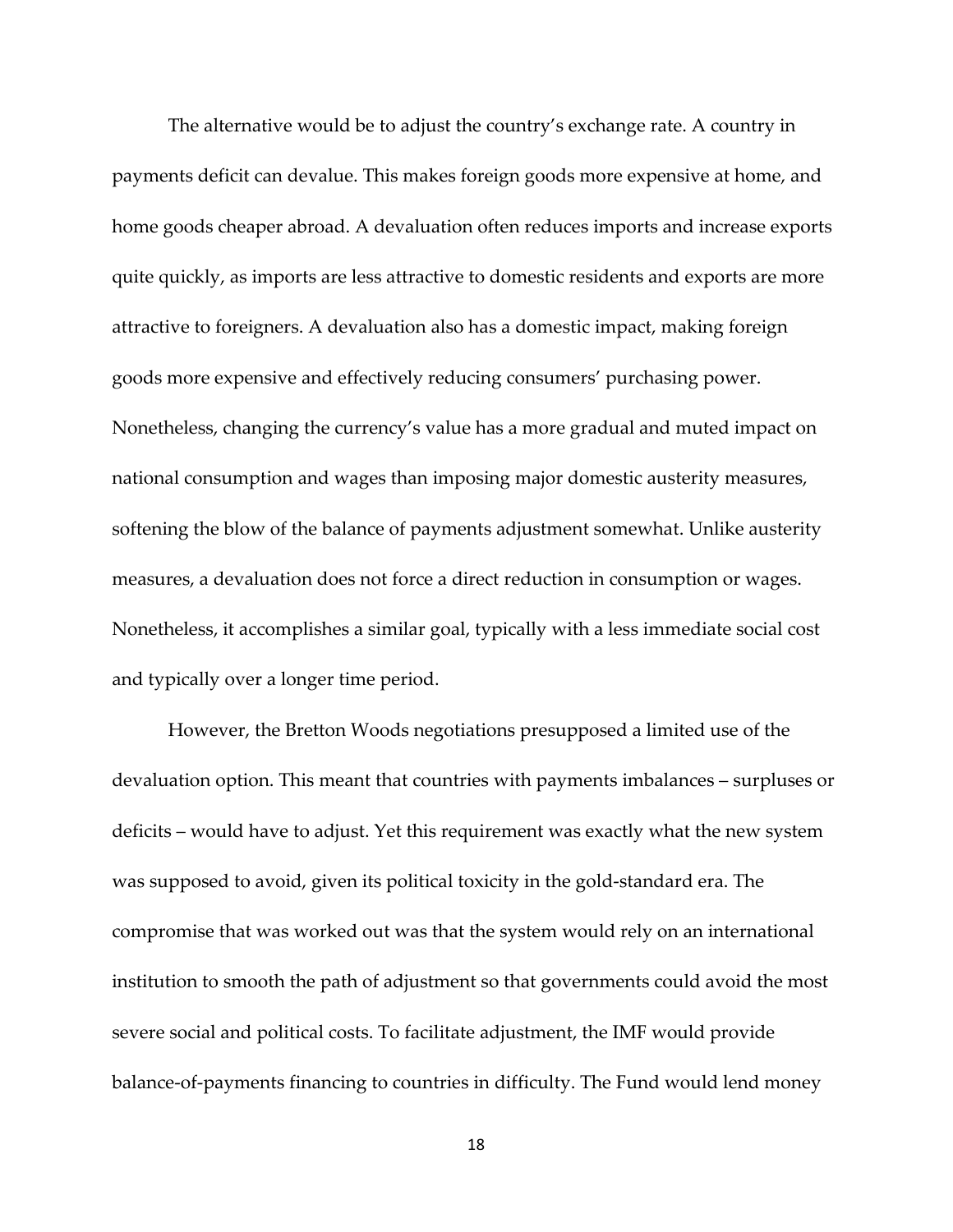to a government in difficulty, so that it could avoid a devaluation and use the borrowed funds to cushion the impact of whatever adjustment measures might be adopted. IMF financing could therefore allow for a more gradual adjustment process; or even, if the shock was short-lived, could simply get the country over a temporary difficulty.

Once there was a plan for an international institution that would lend money to countries facing payments difficulties, the obvious question was on what terms it would lend, and what it would require of the borrowers. It is commonly observed that the burden of adjustment is asymmetric. Countries in surplus can run surpluses indefinitely, simply holding onto their earnings; but countries in deficit cannot run deficits indefinitely unless they can borrow indefinitely, which few can. This means that they either must adjust – by imposing domestic austerity or by devaluing – or find a source of financing. And the financing source has the whip hand in imposing conditions on the lending, whether in terms of the interest rate and maturity, or in broader terms of the actions expected of the borrower.

The implication is that the way in which the IMF would provide its balance of payments financing could make all the difference to the functioning of the system – and especially to the measures expected of potential deficit countries. And it set up a major potential source of disagreement between countries that expected to be in surplus, thus providing funds to the IMF, and those in deficit, thus needing to borrow from it. The most prominent expected surplus nation was the United States; the most prominent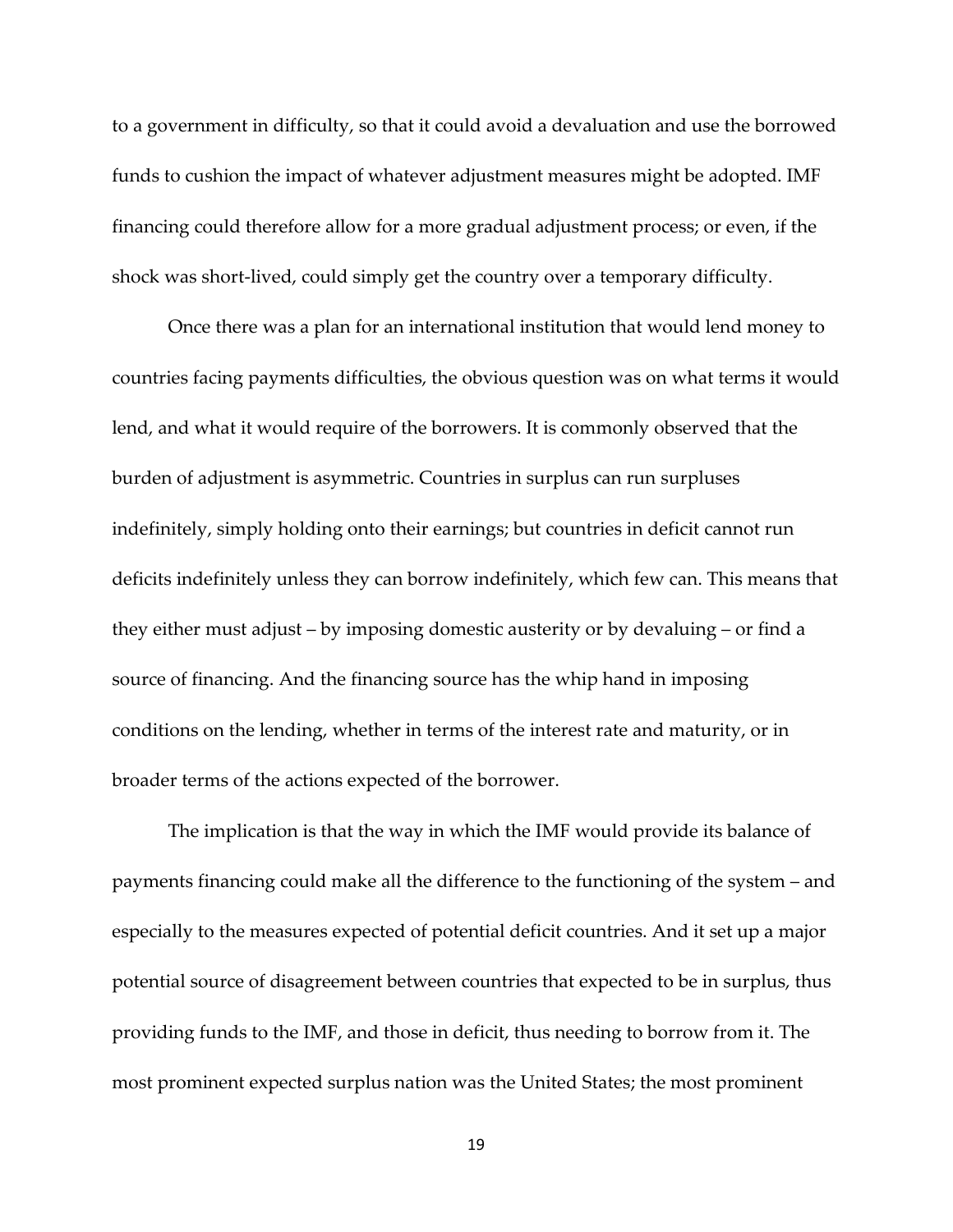expected deficit nation was the United Kingdom. And so the two principal architects of the system had powerfully different interests in how it might work.

## **Americans and Britons unite and fight**

Keynes and White, and the governments they represented, agreed on a great deal: the need for a World Bank, the importance of an open international economy, the desirability of policy flexibility for democratically elected governments. But they had many reasons to disagree about exactly how the new international monetary order would work – and, in particular, on how much the IMF would be able to ask of countries that turned to it for financial assistance.

The central debate was between the British and American representatives, led by Keynes and White.[17](#page-30-3) The terms of the debate were predictable. The United Kingdom expected to run current account deficits for the foreseeable future, and to have difficulties restoring some semblance of international confidence to the pound sterling; as a result, it anticipated being a borrower from the Fund. As a prospective borrower, it had every reason to want the Fund to be relatively free with its resources, and to attach as few strings as possible to them.

The United States, on the other hand, anticipated being in surplus, and a major international lender. The dollar was also the one currency that remained reliable, and that was expected to return quickly to some relationship with gold. As a prospective lender, the United States had powerful incentives to limit other countries' access to the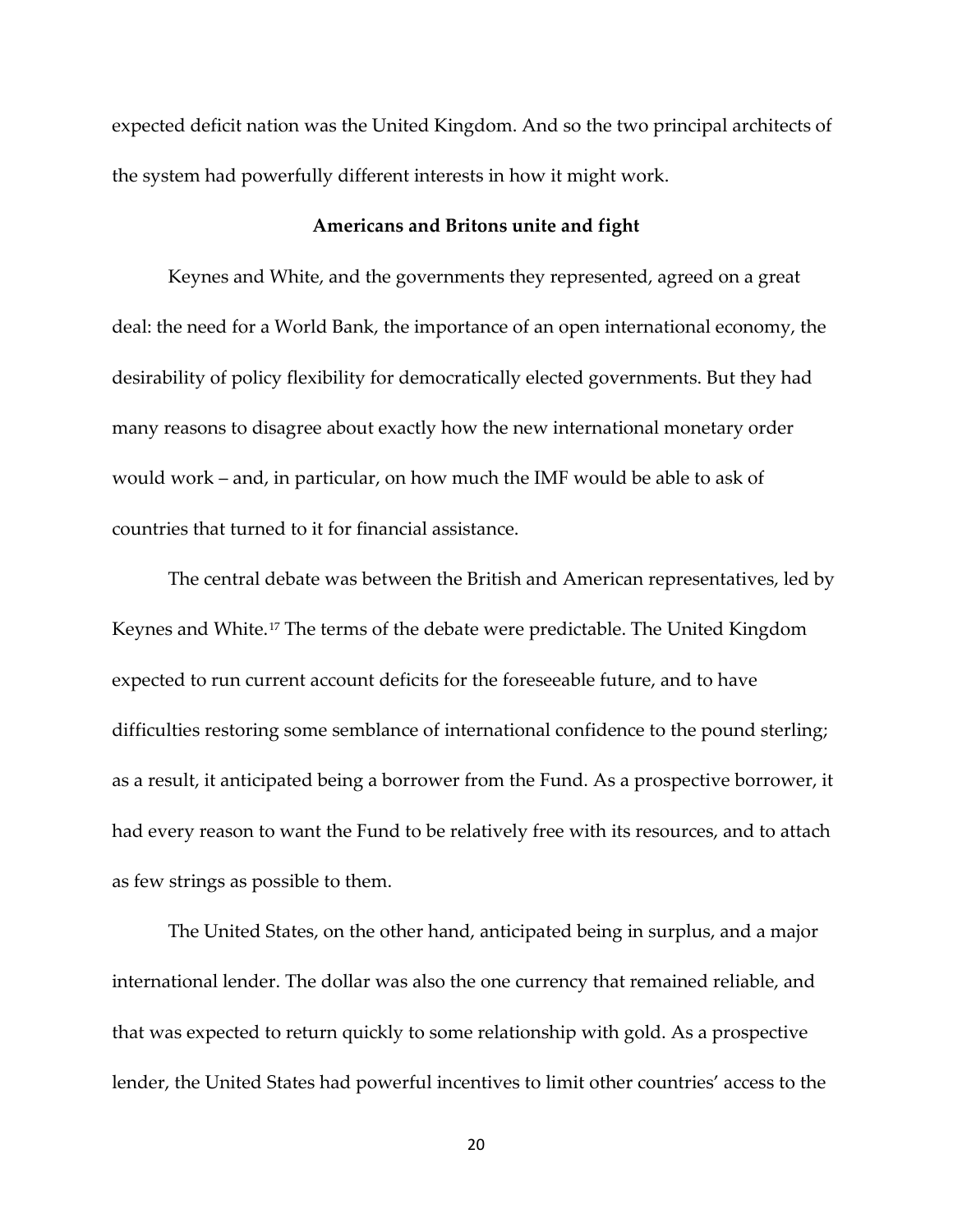resources the U.S. would be providing, and to provide them only upon assurance that they would be carefully marshalled. In other words, the British wanted to avoid the burden of adjustment being placed on deficit, borrowing countries – like the United Kingdom – while the Americans wanted to make sure that the burden was not borne by the surplus, lending countries – like the United States.

This fundamental conflict of interest, and of opinion, drove the difficult Anglo-American negotiations. The British, led by Keynes, wanted a Fund that would create an international currency, which Keynes called *bancor*, that could be used by all countries. The Americans saw this as a license for the IMF to print money and dole it out to profligate nations and allow them to buy valuable American goods with unreliable "funny money." White and the Americans insisted on a "contributory" IMF, one that every member state would pay into with gold and major currencies, so that every country would be required to help underwrite the Fund. Not surprisingly, given the unique status of the U.S. dollar, this would place the dollar – not an artificially created international currency like bancor – at the center of the international monetary system.

By the same token, the British wanted the IMF to impose few or no conditions on countries borrowing from it. In Keynes' words, it should be "entirely passive in all normal circumstances, the right of initiative being reserved to the central banks of the member countries." Even more pointedly, the British cabinet instructed its representatives to oppose anything that might force borrowers to adopt "a deflationary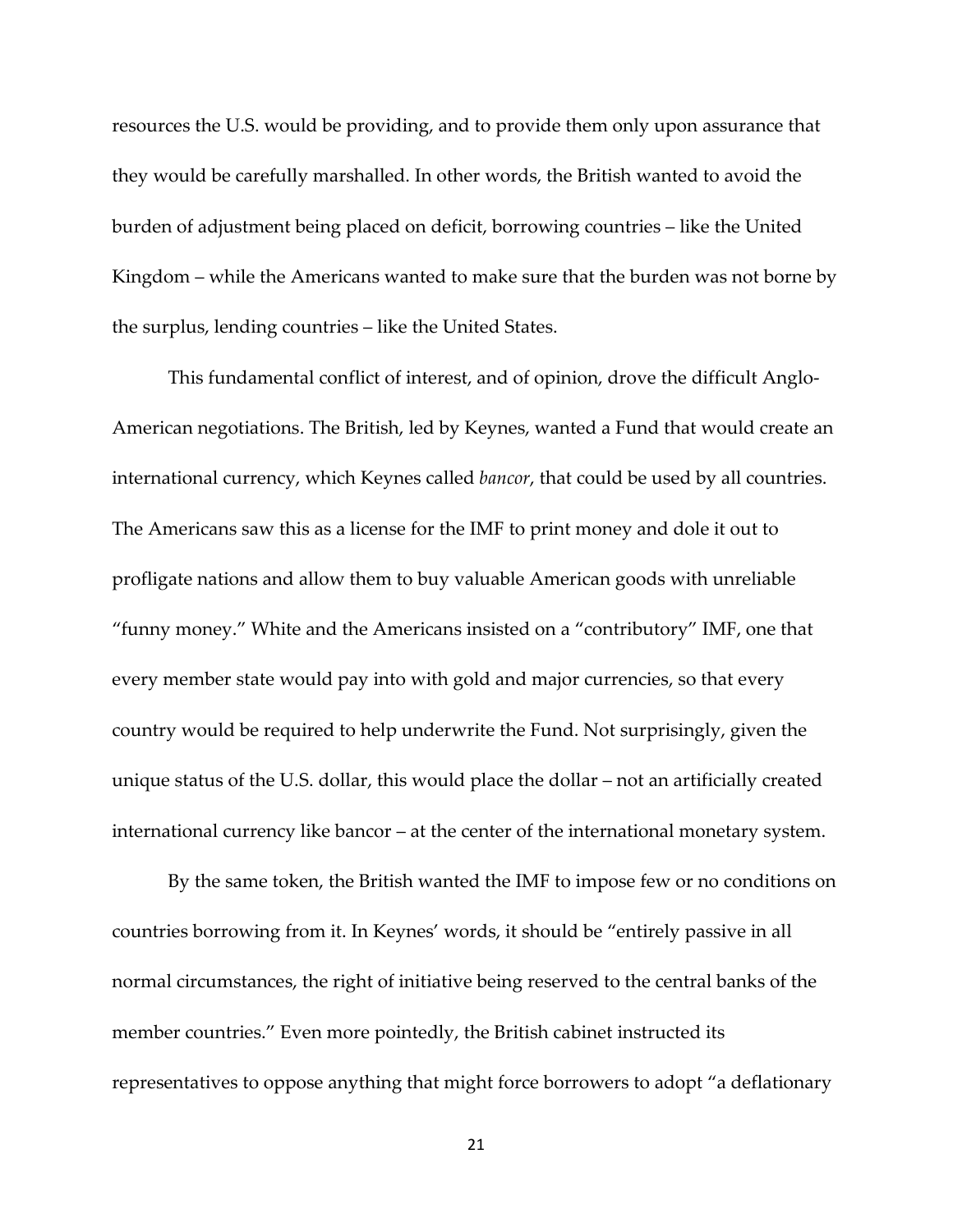policy, enforced by dear money and similar measures, having the effect of causing unemployment; for this would amount to restoring, subject to insufficient safeguards, the evils of the old automatic gold standard."[18](#page-30-4)

The Americans were insistent that the Fund had to exercise relatively tight control over the economic policies of countries that had access to its resources. After all, the United States would be the principal contributor to the Fund. Keynes deplored the American view, which he accurately characterized as believing that the IMF "should have wide discretionary and policing powers and should exercise something of the same measure of grandmotherly influence and control over the central banks of the member countries, that these central banks in turn are accustomed to exercise over the other banks within their own countries."[19](#page-30-5)

It was clear from the start that the United States had most of the bargaining chips at Bretton Woods, and would maintain them in the new post-war world. And so while the conference itself left somewhat vague just how rigorous IMF conditionality would be, it surprised nobody that over the subsequent decade or so the Fund evolved in the direction desired by the Americans.<sup>[20](#page-30-6)</sup> Keynes and most of the other non-American delegates were not enthusiastic about the way the idea for the Fund had developed since its inception, but they realized that there was little choice in the matter. The United States was the principal shareholder of the new organization, the dollar was the

22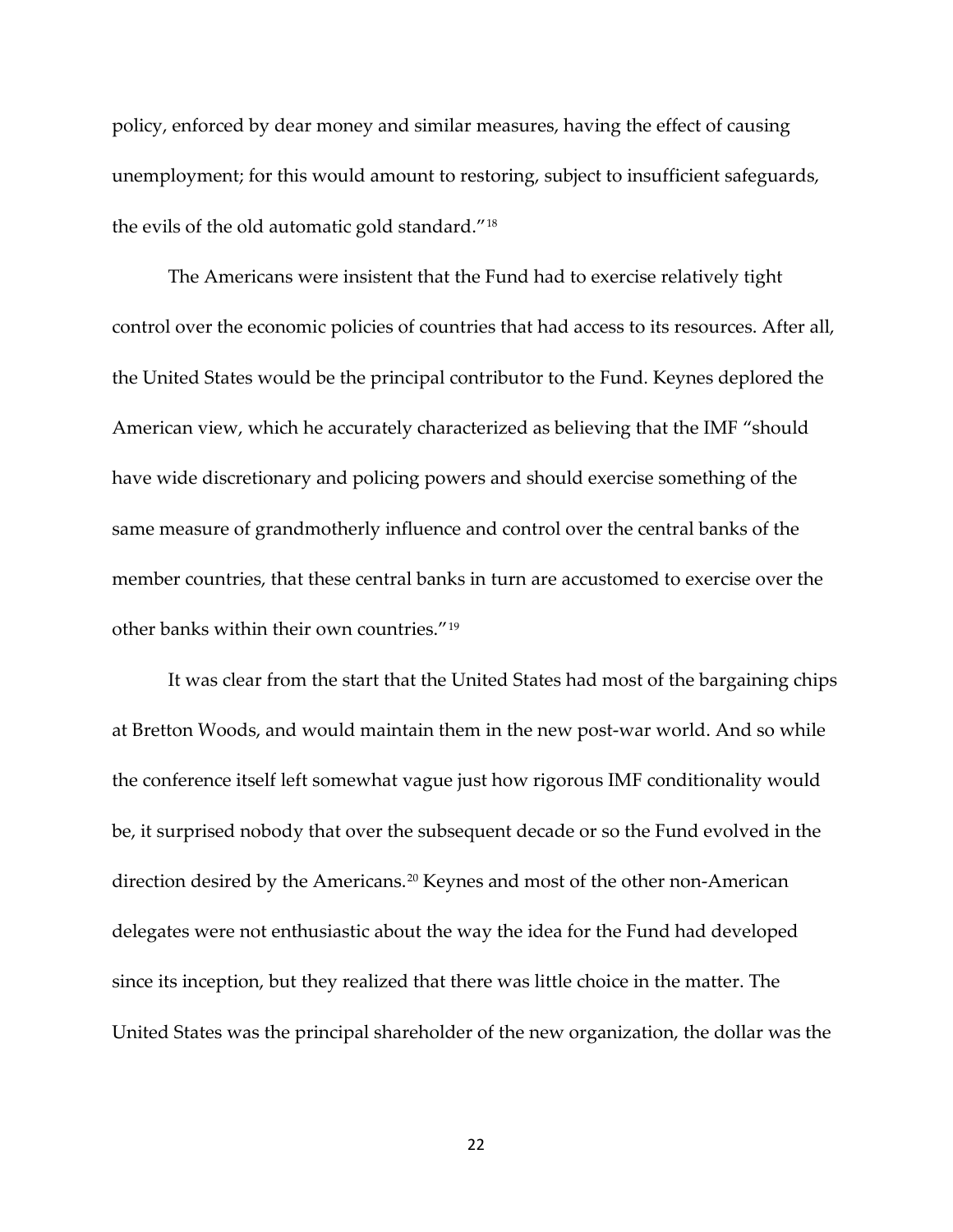foundation-stone of the new international economic order, and American preferences were bound to prevail.

## **The battle is joined – at home**

While the non-American delegations grudgingly accepted an IMF that they regarded as likely to be too harsh in its insistence on restrictive economic policies, the situation in the United States was very different. The battle for Bretton Woods within the United States was bitter, and primarily because some of the most powerful American political forces thought the Fund was likely to be so lax as to be irresponsible. The Bretton Woods Agreements faced substantial opposition in the United Kingdom for precisely the opposite reasons – that it would be too stringent.

In the United States, opposition to Bretton Woods focused on the International Monetary Fund. Given the subsequent evolution of the Fund, it is somewhat surprising that it was New York's international bankers who led the charge against the IMF. They saw the institution as a continuation of New Deal-era interventionism by meddlesome governments. The financial community believed that post-war monetary stability required a return to orthodox principles. As Winthrop Aldrich of the Chase National Bank put it, what was required was simple: "the checking of domestic inflationary forces, the resumption of gold payments, and the removal of all foreign exchange controls." The *New York Times*, close to the financial community, argued against the need for any elaborate international agreements: "The greatest contribution that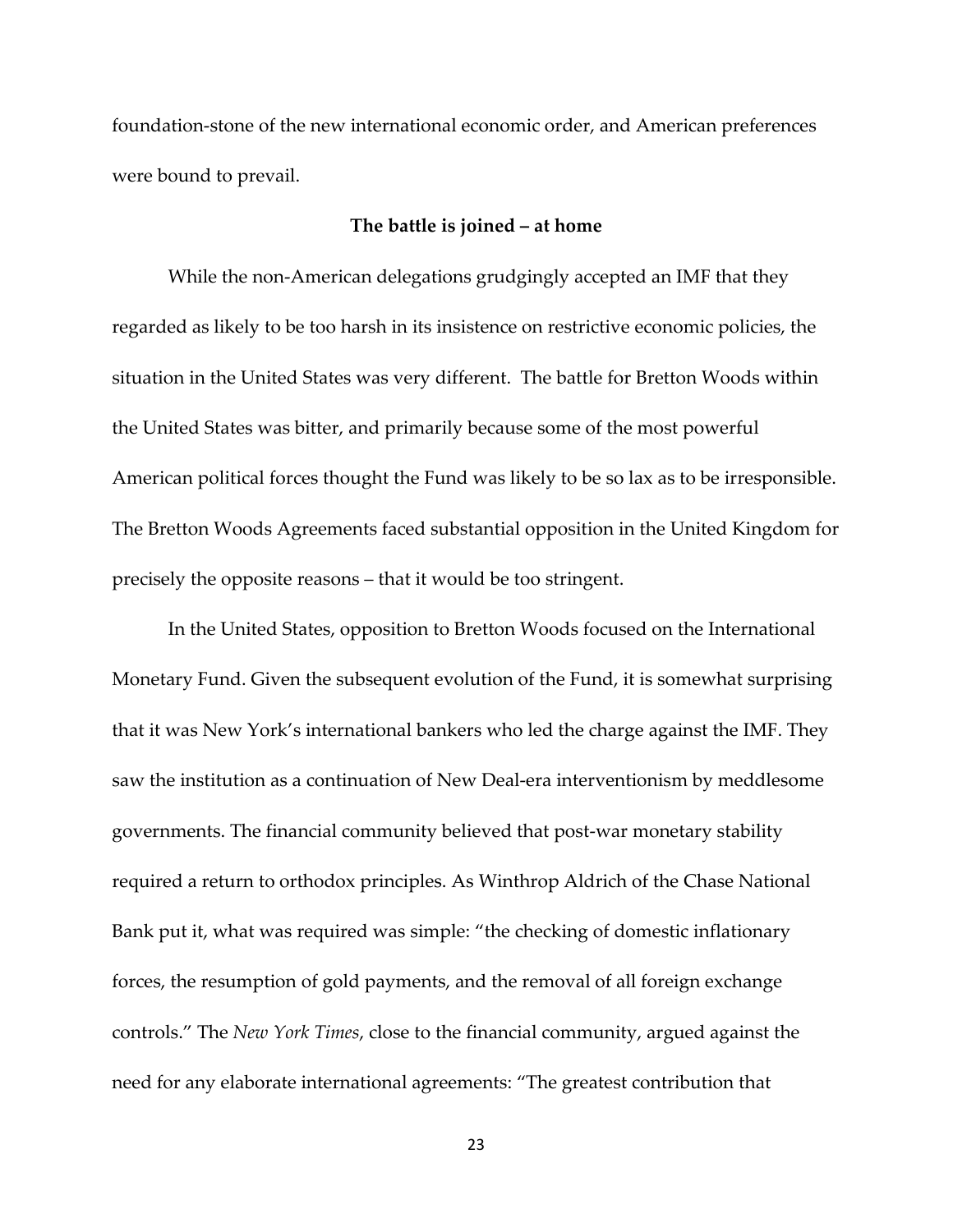America can make to international cooperation is to…balance the budget as soon as possible after the war, and…to stabilize the dollar in terms of a fixed quantity of gold."[21](#page-30-7)

There was even more rabid opposition from those Americans who remained sympathetic to inter-war isolationism. The Hearst newspaper chain led the charge, accusing Keynes of wanting to "preside at the liquidation of the American Republic," and calling the Bretton Woods institutions "a planned and controlled world state."<sup>[22](#page-30-8)</sup> The battle continued in Congress, where the most common charge was that the IMF was a scheme to dole out American money to undeserving foreigners. As one opponent told a Congressional hearing, "They put in lei, lits, lats, and rubles, and they take out dollars."[23](#page-30-9)

The American administration, first that of Franklin Roosevelt and, after his death that of Harry Truman, worked hard to win over both the public and Congress to support of the Bretton Woods Agreements. The task was simplified by the general view that they were part of a post-war settlement to avoid the catastrophic failures of the interwar period. Dean Acheson, who had headed the State Department's team at Bretton Woods and had worked on the monetary portions of the Agreements, told Congress: "We cannot go through another ten years like the ten years at the end of the Twenties and the beginning of the Thirties, without having the most far-reaching consequences upon our economic and social system."[24](#page-31-0) The Administration insisted on the argument that the Agreements were part and parcel of securing the peace, and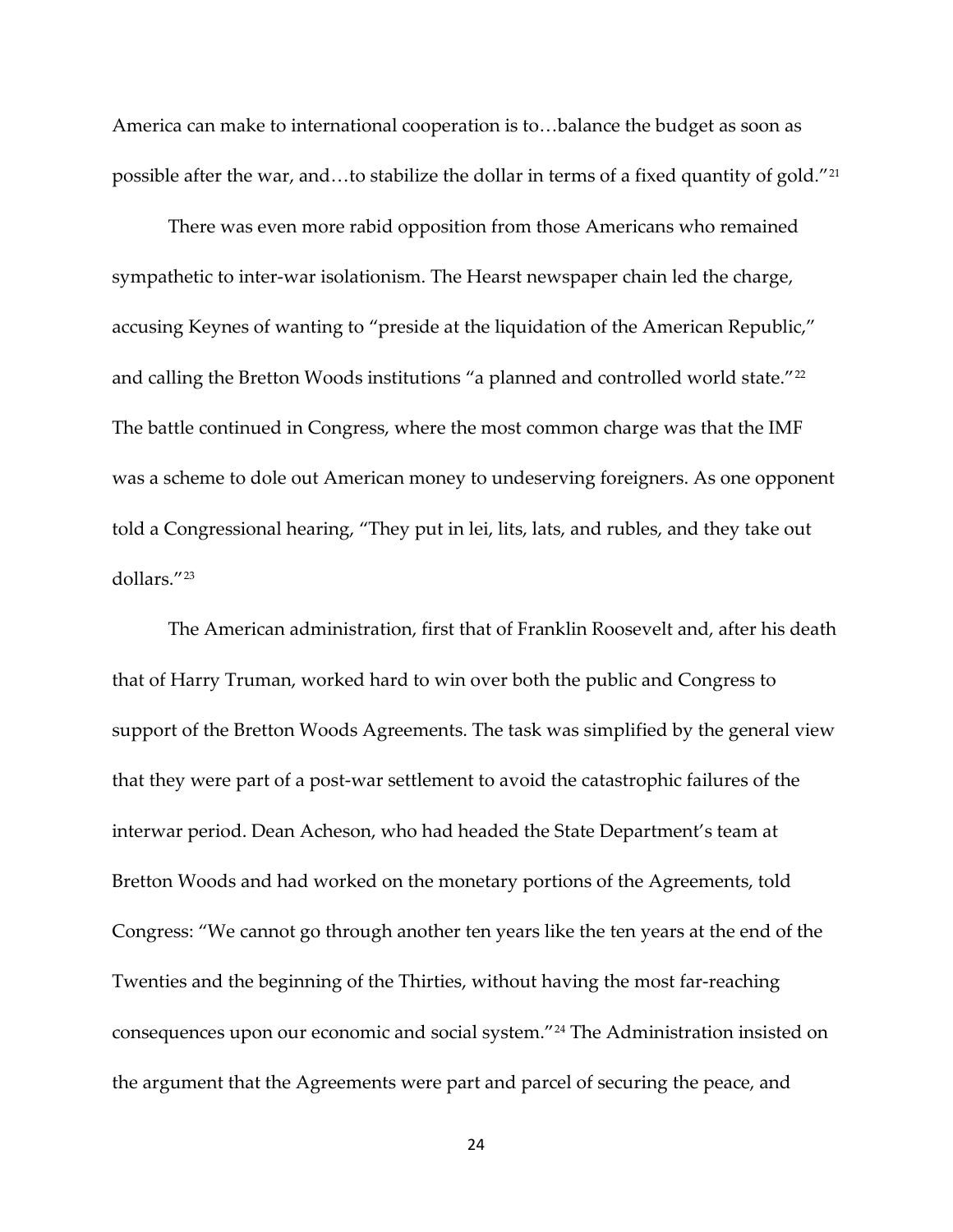avoiding the disasters of the interwar years.<sup>[25](#page-31-1)</sup> On July 19, 1945, the Senate passed the enabling legislation by a wide margin, and on July 31 President Truman signed it into law.

In the United Kingdom, the new institutions also excited opposition. British hostility to the Bretton Woods Agreements had two sources. The first was the predictable concern that the IMF's demands on a country in persistent deficit, such as the United Kingdom, would severely impinge on its sovereignty. This fear was compounded by the fact that many in Britain believed that the Bretton Woods Agreements would weaken the imperial ties between the United Kingdom and its colonies. This was in part because the Agreements foresaw an early return of the pound sterling to general convertibility. A return to sterling convertibility would effectively end the system of "sterling balances" that the UK had instituted in the Empire in the interwar period, which tied the colonies monetarily to the mother country. The threat to colonial monetary relations was especially sensitive in the United Kingdom, for there was a widespread feeling in Britain that the United States was openly hostile to the maintenance of the British Empire as a viable entity. The feeling was of course wellfounded.

Nonetheless, Keynes and other supporters of the Agreements made the case strongly to Parliament and public opinion that the system was the best Britain could obtain in a world economy dominated by the United States.<sup>[26](#page-31-2)</sup> As a member of the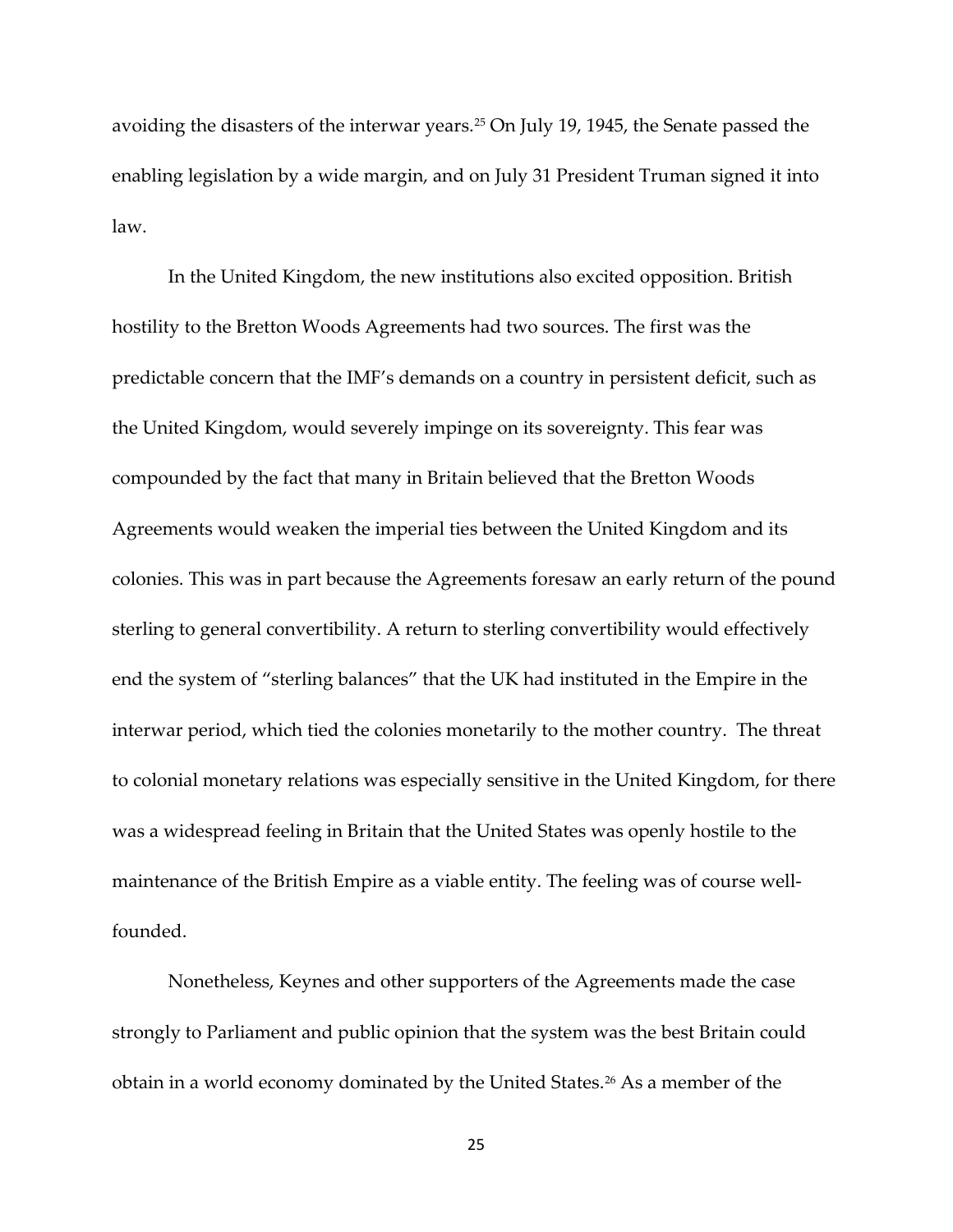House of Lords said during the debate, "We fought at Dunkirk, but to-day we are surrendering what I conceive to be our just rights. We are surrendering them to the power of the dollar...."[27](#page-31-3) After bitter debates, with strong opposition from members of both the Labor and Conservative parties, the treaty was eventually ratified.<sup>[28](#page-31-4)</sup> The Bretton Woods system was in place.

# **Conclusion**

American economic leadership was crucial both to the design and implementation of the Bretton Woods institutions, which at some level reflect the overwhelming economic and diplomatic power of the United States in the aftermath of World War II. However, it is an exaggeration to argue that the United States imposed the Bretton Woods system; American and British policymakers consulted and compromised over all aspects of the agreements, and other countries contributed as well. The aura of international collaboration that began at Bretton Woods and prevailed for decades afterwards undoubtedly helped establish the pattern of institutionalized multilateral cooperation that is one of the hallmarks of the post-World War Two international political economy.

International cooperation at Bretton Woods was all the more remarkable inasmuch as it required a leap of faith in the workability of institutions that had been designed *de novo* by professional economists. To be sure, the designs relied upon an understanding of how previous international monetary and financial relations had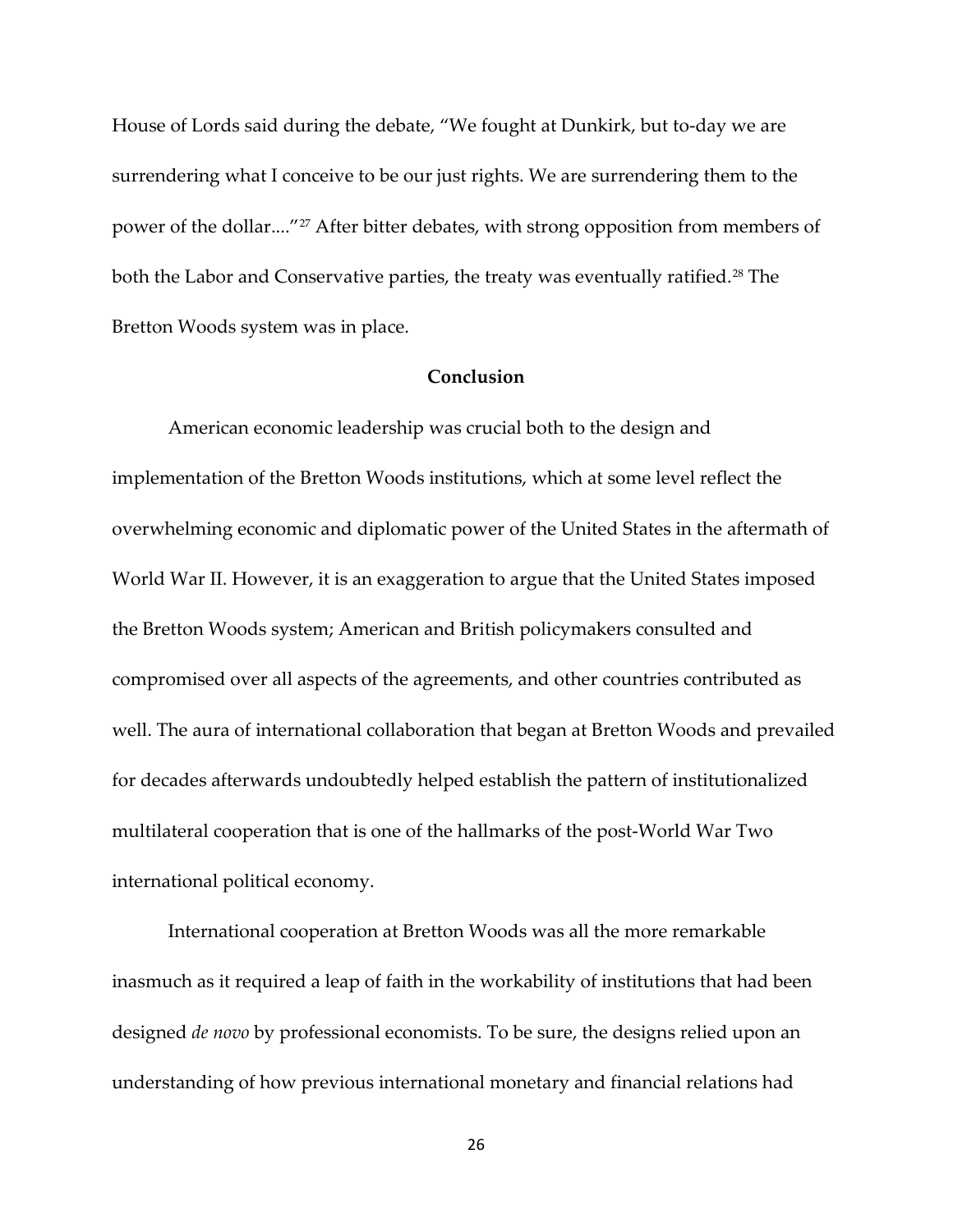worked – or failed. Nonetheless, it still seems extraordinary that the relatively abstract principles upheld by John Maynard Keynes and Harry Dexter White were able to translate into an international order whose broad outlines have defined the world economy for almost 75 years.

The heyday of the Bretton Woods system, from 1945 until 1971, was a period of general macroeconomic and financial stability. The years since then have seen major changes in global monetary and financial conditions, and in the operations of the two major Bretton Woods institutions. Nonetheless, the modern world economy largely reflects the vision of the architects of the Bretton Woods Agreements.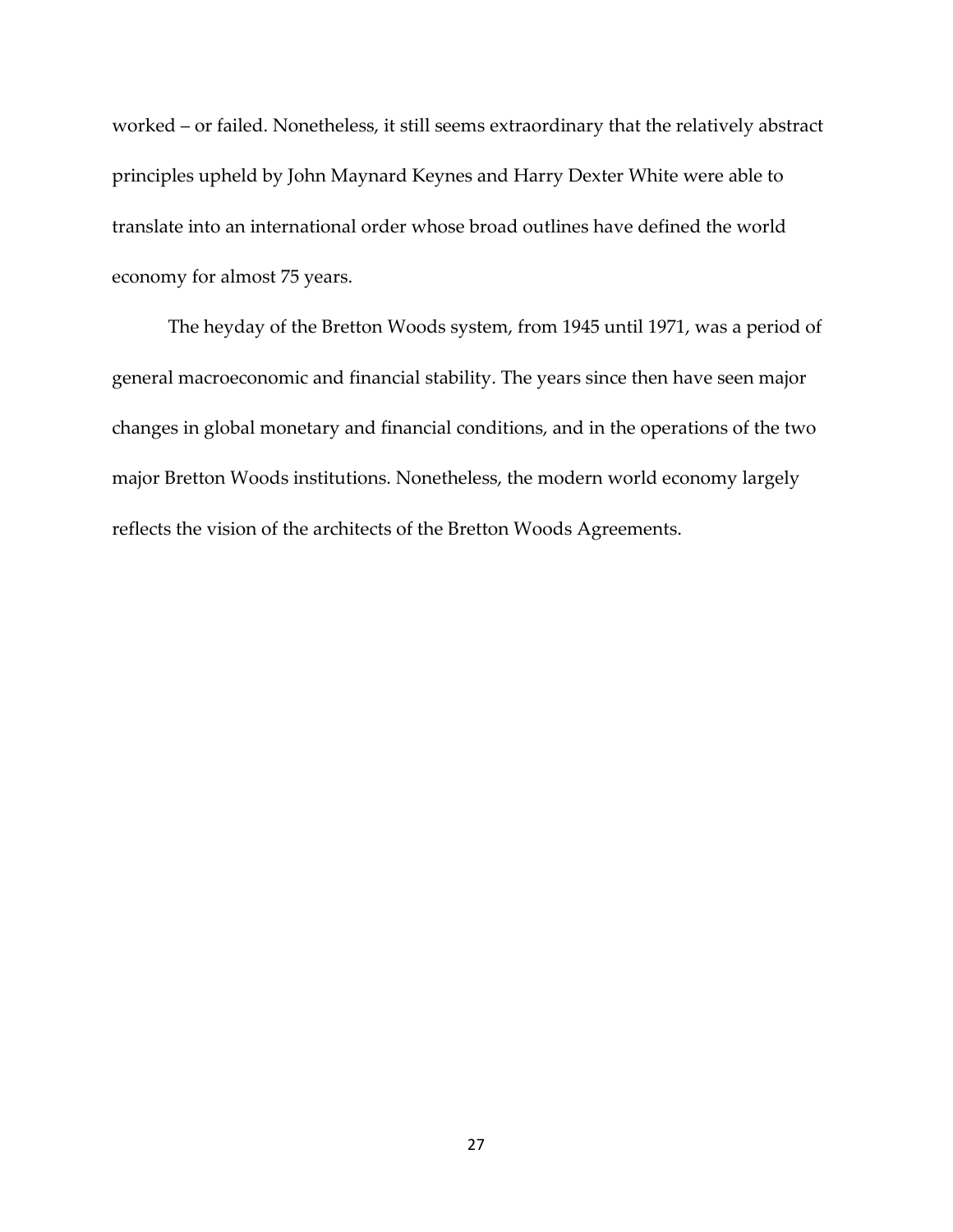### **Notes**

The author thanks Naomi Lamoreaux, Samuel Segura, and Ian Shapiro for useful comments and suggestions.

 $\overline{a}$ 

<span id="page-27-0"></span> $1$  An outstanding summary of the history of modern international monetary relations is Barry Eichengreen, *Globalizing Capital: A History of the International Monetary System* Second Edition (Princeton: Princeton University Press, 2008). Two excellent volumes of essays on the gold standard are *Modern Perspectives on the Gold Standard* Ed. Tamim Bayoumi, Barry Eichengreen, and Mark Taylor (Cambridge: Cambridge University Press, 1997) and *Gold Standard In Theory and History* 2nd Edition Ed. Barry Eichengreen and Marc Flandreau (London: Routledge, 1997).

<span id="page-27-1"></span>2 For a summary of the interwar experience see Jeffry Frieden, *Global Capitalism: Its Fall and Rise in the Twentieth Century* (New York: W W Norton, 2006), chapters 6-10. A classic study of interwar attempts at stabilization, and their failure, is Charles Maier, *Recasting Bourgeois Europe: Stabilization in France, Germany, and Italy in the Decade after World War I* (Princeton: Princeton University Press, 1975). Barry Eichengreen, *Golden Fetters: The Gold Standard and the Great Depression, 1919-1939* (New York: Oxford University Press, 1992) is a masterful and definitive study of the collapse of the interwar monetary order. <sup>3</sup> The canonical statement of the current consensus is Eichengreen (1992), which also

<span id="page-27-2"></span>provides great detail on the views of policymakers at the time.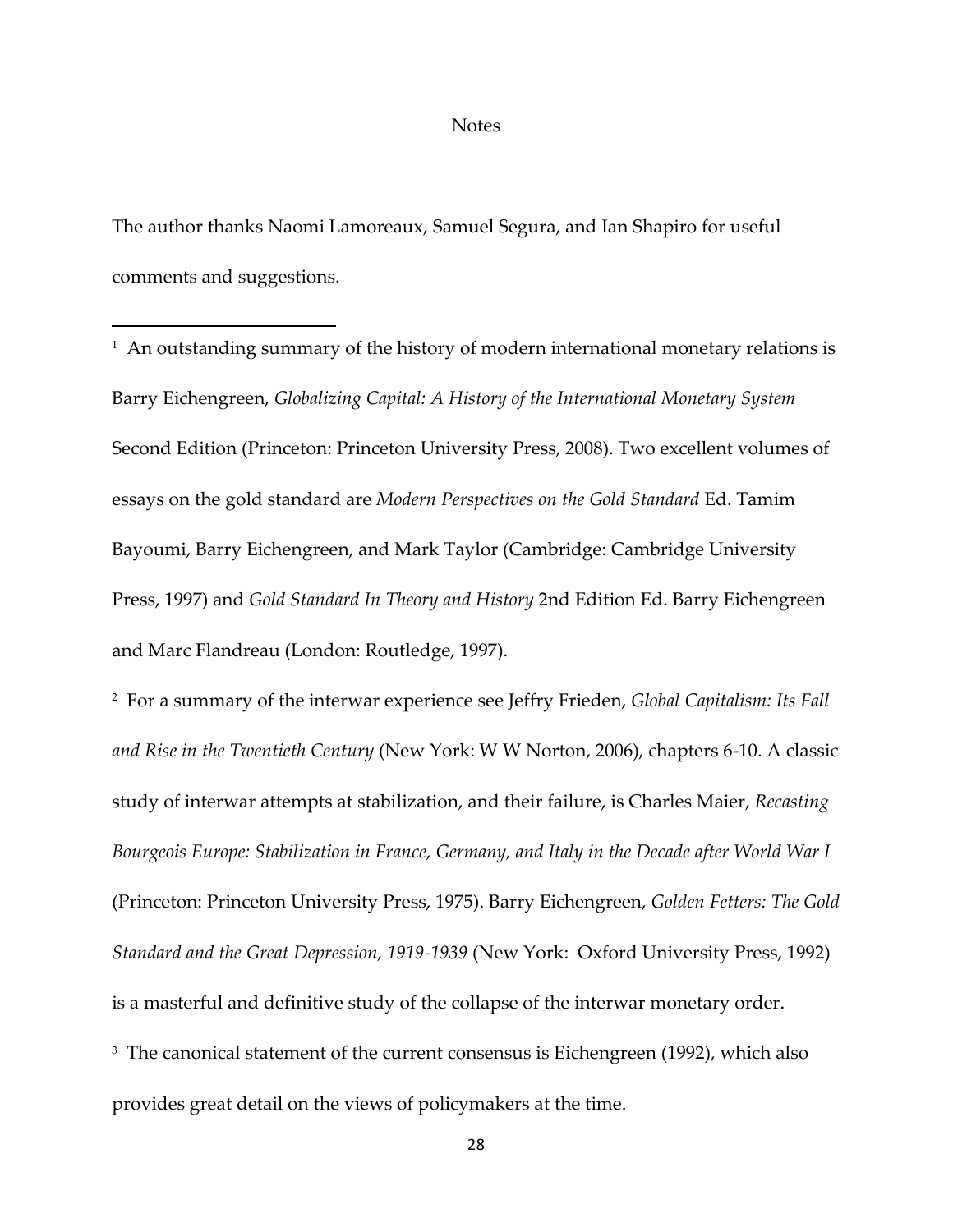<span id="page-28-0"></span><sup>4</sup> Today countries in and around the Eurozone that undertake this form of adjustment process are said, aptly, to be carrying out an "internal devaluation," that is to be reducing domestic wages, prices, and income while keeping the exchange rate constant. Then as now, the economic costs can be very high.

<span id="page-28-1"></span><sup>5</sup> Two important summaries of analyses of the process are Ben Bernanke and Harold James, "The Gold Standard, Deflation, and Financial Crisis in the Great Depression: An International Comparison," in *Financial Markets and Financial Crises* Ed. R. Glenn Hubbard (Chicago: University of Chicago Press, 1991) pages 33-68; and Robert Margo, "Employment and Unemployment in the 1930s," *Journal of Economic Perspectives* 7 (1993), pages 41-59.

<span id="page-28-2"></span><sup>6</sup> Donald Sassoon, *One Hundred Years of Socialism: The West European Left in the Twentieth Century* (New York: The New Press, 1996) is the definitive study of the rise of the socialist movement.

<span id="page-28-3"></span>7 Marriner Eccles, appointed by Franklin Roosevelt as chairman of the Federal Reserve in 1934, was a prominent and early proponent of the newer perspectives. He served as Fed chair until 1948. There were others in Roosevelt's "Brain Trust." See, for example, William Barber, *Designs within Disorder: Franklin D. Roosevelt, the Economists, and the Shaping of American Economic Policy, 1933-1945* (Cambridge: Cambridge University Press, 1996*).*

<span id="page-28-4"></span>8 As quoted in Frieden 2006, pages 152-154.

**.**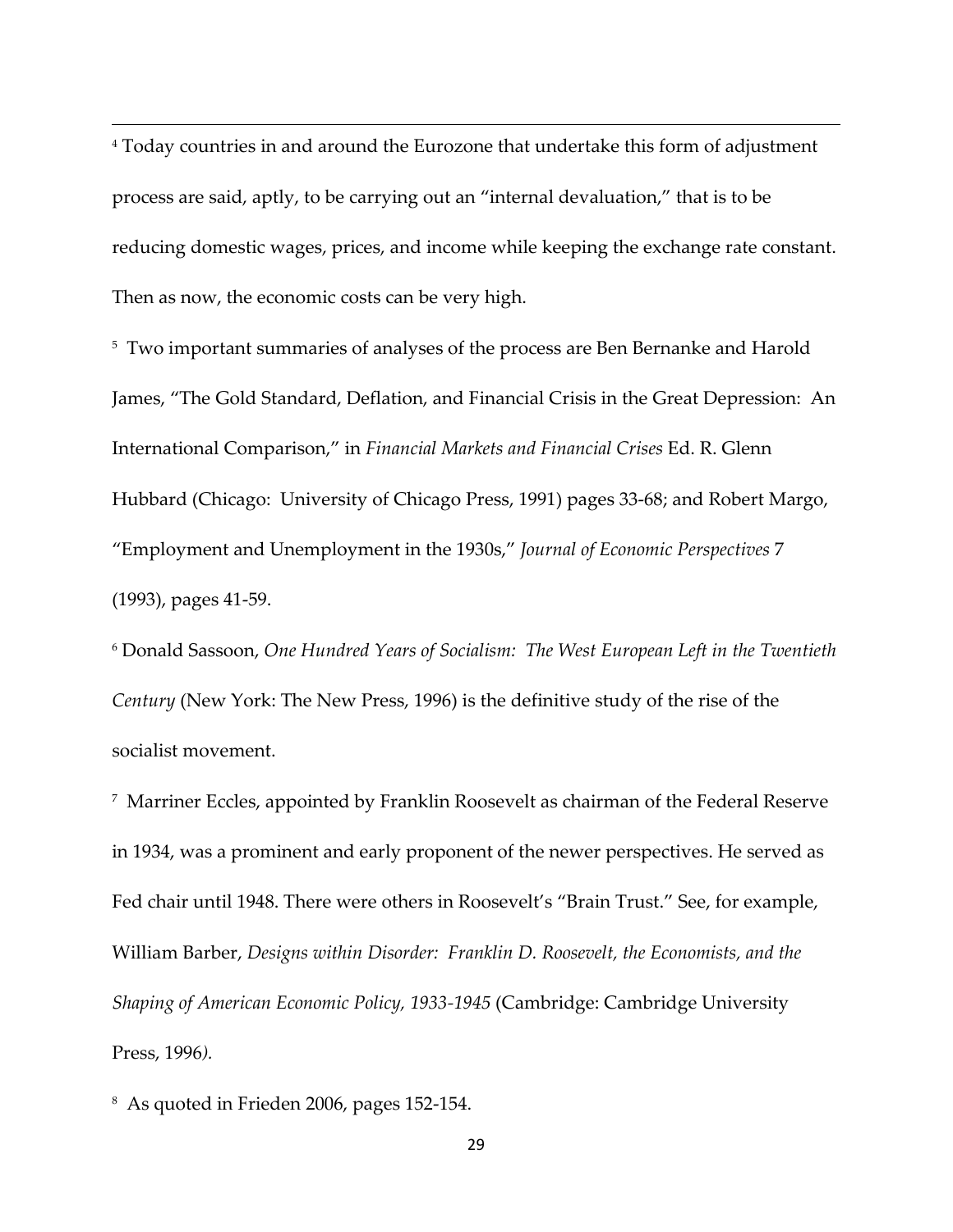<span id="page-29-0"></span><sup>9</sup> W. A. Brown, *The international gold standard reinterpreted, 1914-1934* (New York:

National Bureau of Economic Research, 1940) and Ragnar Nurkse, *International Currency Experience: Lessons of the Interwar Period* (Geneva: League of Nations, 1944). Their view of the sources of stability of the pre-war system and instability in the interwar period remains predominant. For the canonical presentation of a modernized version, see Eichengreen 1992.

<span id="page-29-1"></span><sup>10</sup> Frieden 2006, page 249.

**.** 

<span id="page-29-2"></span><sup>11</sup> Herbert Feis, *Europe the World's Banker 1870-1914* (New Haven: Yale University Press, 1930); and Eugene Staley, *War and the Private Investor* (Garden City, NY: Doubleday, Doran, and Company, 1935).

<span id="page-29-3"></span><sup>12</sup> John Ruggie has dubbed the synthesis that emerged "embedded liberalism," meaning that it was a commitment to a welfare state embedded in something approaching a liberal economic order. John Ruggie, "International Regimes, Transactions, and Change: Embedded Liberalism in the Postwar Economic Order," *International Organization* 36, No. 2.

<span id="page-29-4"></span><sup>13</sup> For recent analyses of the Bretton Woods Conference see, among many others, Ed Conway, *The Summit: Bretton Woods, 1944* (New York: Pegasus Books, 2014); Eric Rauchway,*The Money Makers: How Roosevelt and Keynes Ended the Depression, Defeated Fascism, and Secured a Prosperous Peace* (New York: Basic Books, 2015); and Benn Steil,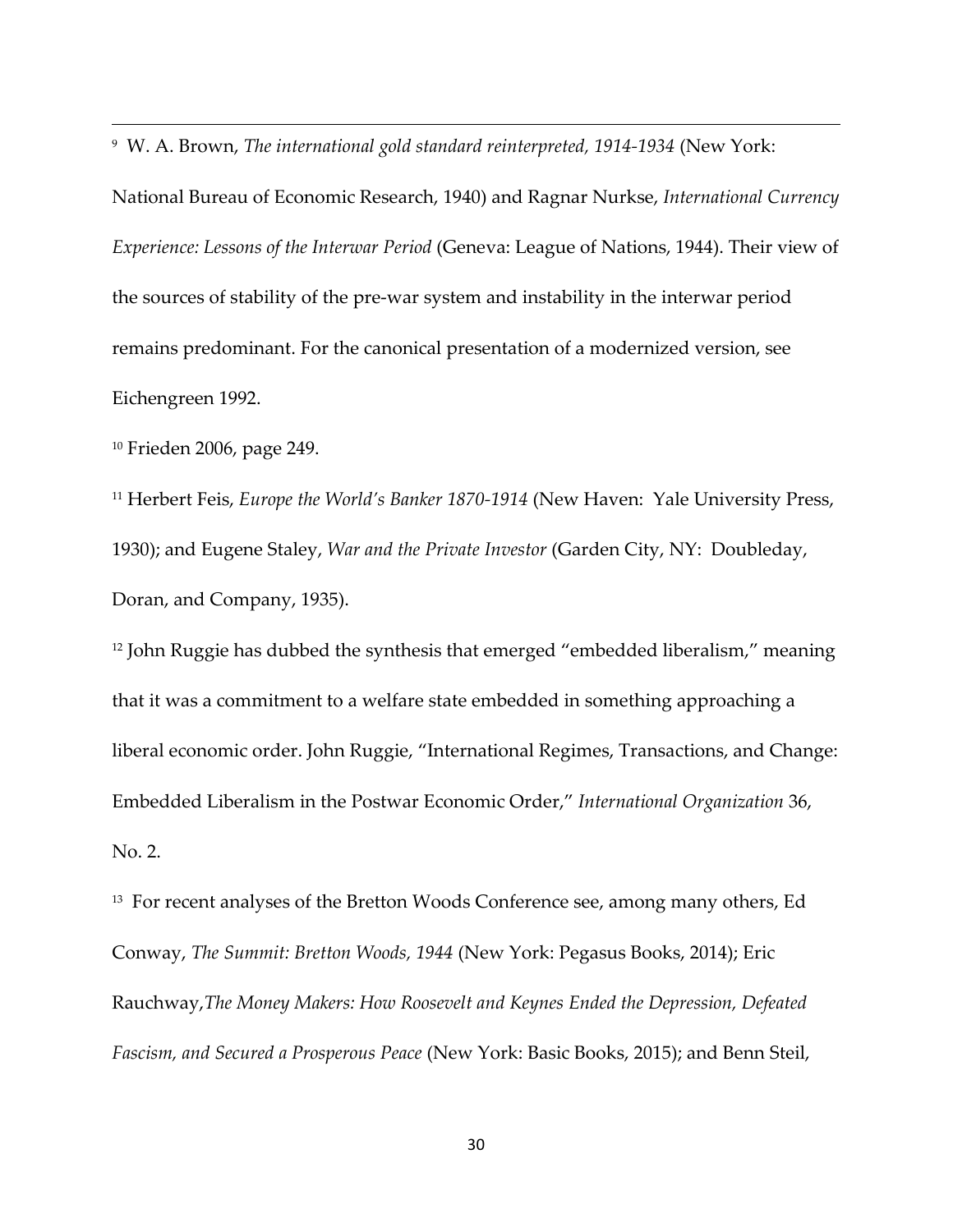*The Battle of Bretton Woods: John Maynard Keynes, Harry Dexter White, and the Making of a New World Order* (Princeton: Princeton University Press, 2013).

<span id="page-30-1"></span><span id="page-30-0"></span><sup>14</sup> See Eric Helleiner, *Forgotten Foundations of Bretton Woods: International Development and the Making of the Postwar Order.* Ithaca: Cornell University Press, 2014) for a detailed analysis of the emergence of plans for the World Bank at Bretton Woods. <sup>15</sup> See, for example, Juan Flores Zendejas and Yann Decorzant, "Going multilateral? Financial markets' access and the League of Nations loans, 1923–8,"*Economic History Review* 69 No. 2 (2016), pp. 653–678.

<span id="page-30-3"></span><span id="page-30-2"></span><sup>16</sup> Armand Van Dormael, *Bretton Woods: Birth of a Monetary System* (London: Macmillan, 1978) covers both the controversial and uncontroversial aspects of the proposals. <sup>17</sup> Conway 2014, Steil 2013, and Van Dormael 1978 cover the preparations and debates in detail. For historical documents, see the White Plan and Keynes Plan, in this volume. <sup>18</sup> Quoted in Sidney Dell,*On Being Grandmotherly: The Evolution of IMF Conditionality* (Princeton: International Finance Section, Department of Economics, Princeton University, 1981), pages 2-3.

<span id="page-30-5"></span><span id="page-30-4"></span><sup>19</sup> Ibid, page 1

**.** 

<span id="page-30-6"></span><sup>20</sup> Dell 1981 is the classic analysis.

<span id="page-30-7"></span> $21$  Rauchway 2015, pages 205 and 207.

<span id="page-30-8"></span><sup>22</sup> Rauchway 2015, page 206.

<span id="page-30-9"></span><sup>23</sup> Conway 2014, page 296.

31